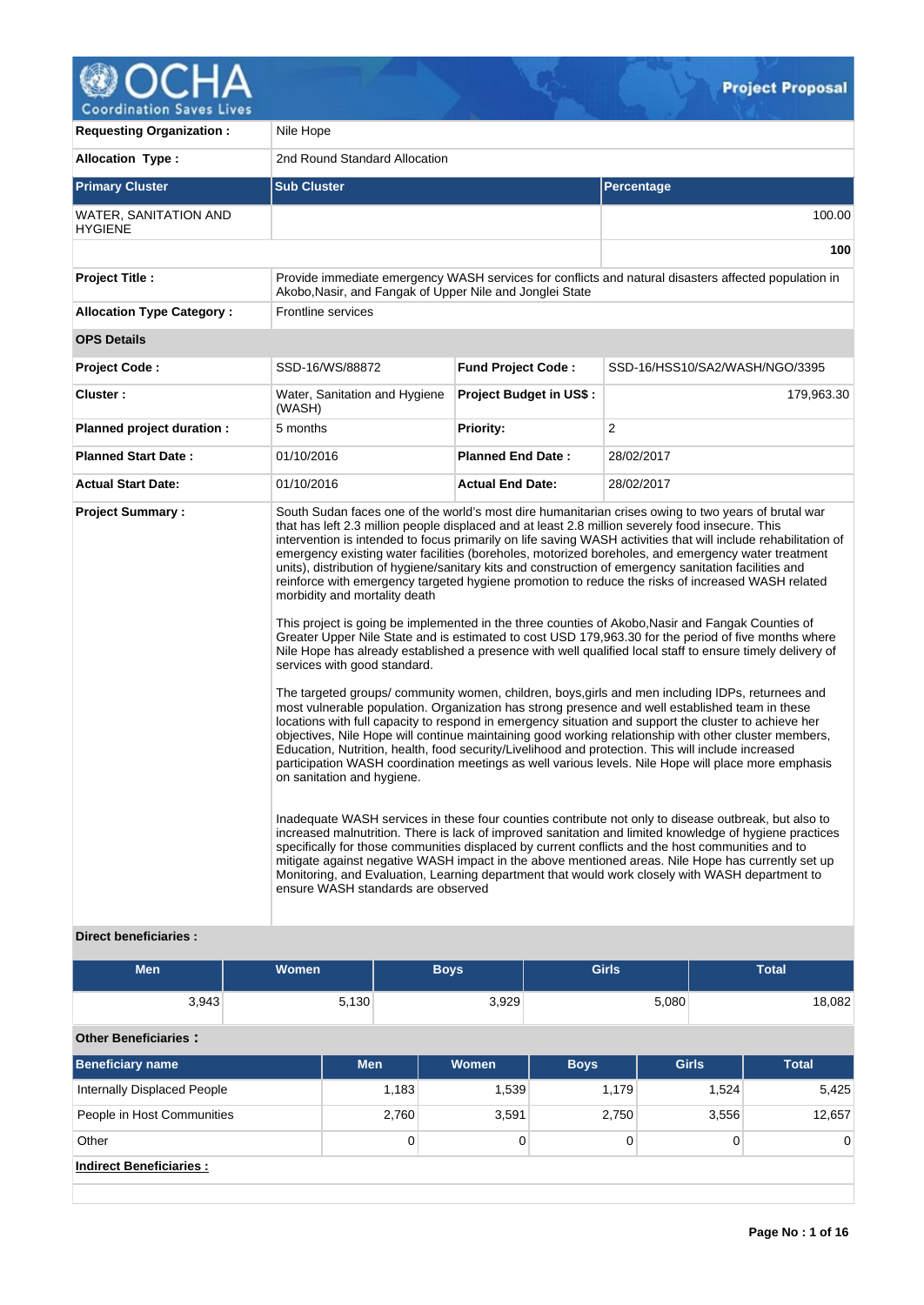# **Catchment Population:**

# **Link with allocation strategy :**

The WASH Cluster response will address the needs of the most vulnerable in Akobo,Nasir and Fangak Counties affected by conflict, disease outbreak, malnutrition, and breakdown of livelihoods. Nile Hope will rehabilitate and upgrade WASH infrastructures within existing rural settlements will support ongoing provision of WASH services in an efficient and effective manner, meeting global Sphere standards. The disease outbreak will be addressed through preparedness, and emergency. Nile Hope WASH department will work closely with Health and Nutrition partners. High malnutrition rates are strongly linked to poor WASH conditions exemplified in the diarrhea-malnutrition cycle which is prevalent in vulnerable populations.

Displaced women and girls continue to be affected by protection related WASH issues, with gender based violence occurring due to insufficient and unsafe access to water and sanitation facilities. Nile Hope intends to undertake hygiene promotion during the implementation by use of Hygiene Promotion Framework using the three components of personal Hygiene, Food hygiene and water hygiene and these if combined will produce better result and can have a major impact on reducing disease prevalence and public risk. Improved timely access to safe, and sufficient quantity of water for drinking, cooking, and personal and domestic hygiene through rehabilitation of existing water points, emergency water treatment and storage systems

Improved access to safe, sanitary, and hygienic living environment through provision of sanitation services that are secure, sanitary, userfriendly and gender-appropriate through construction of communal latrines

Improved access to improved hygienic practices, hygiene promotion and delivery of hygiene products and services on a sustainable and equitable basis through distribution of hygiene/sanitary kits

### **Sub-Grants to Implementing Partners :**

| <b>Partner Name</b>                                   | <b>Partner Type</b> |  | <b>Budget in US\$</b>       |  |  |  |
|-------------------------------------------------------|---------------------|--|-----------------------------|--|--|--|
|                                                       |                     |  |                             |  |  |  |
| Other funding secured for the same project (to date): |                     |  |                             |  |  |  |
| <b>Other Funding Source</b>                           |                     |  | <b>Other Funding Amount</b> |  |  |  |

| South Sudan Joint Response II ICCO | 339,156.00 |
|------------------------------------|------------|
|                                    |            |
|                                    |            |
|                                    | 339,156.00 |
|                                    |            |
|                                    |            |
| <b>Organization focal point:</b>   |            |

| <b>Name</b>                      | <b>Title</b>       | Email                  | <b>Phone</b>  |  |  |  |
|----------------------------------|--------------------|------------------------|---------------|--|--|--|
| John Bilok                       | WASH coordinator   | johnbilok@nilehope.org | +211911401168 |  |  |  |
| Paul Biel                        | Executive Director | otoang@nilehope.org    | +211920010323 |  |  |  |
| <b>BACKGROUND</b>                |                    |                        |               |  |  |  |
| 1. Humanitarian context analysis |                    |                        |               |  |  |  |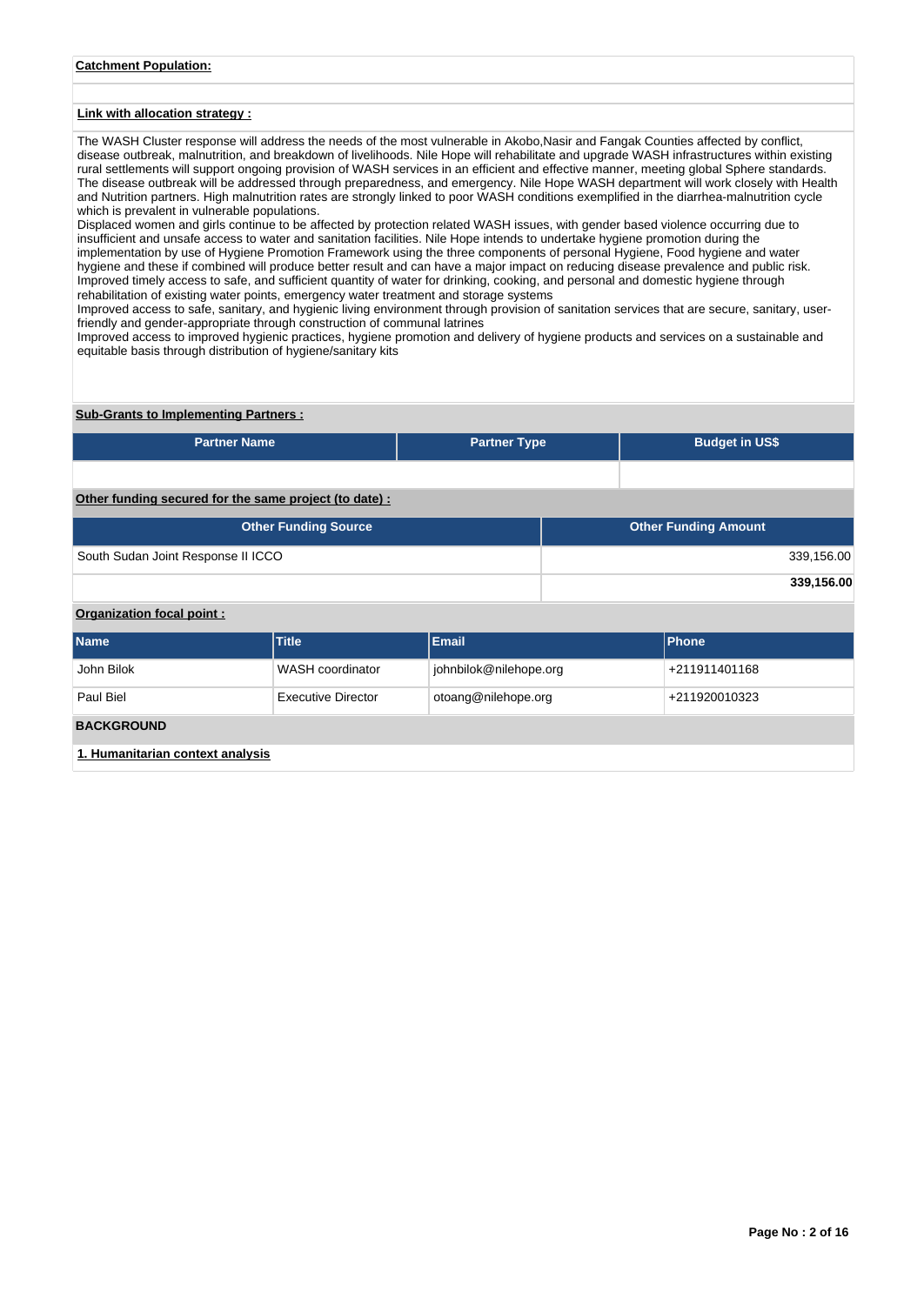Republic of South Sudan faces considerable humanitarian problems, which have increased substantially since the outbreak of violence across the country in July 2016. Greater Upper Nile State, conflict and large –scale displacement of communities have negatively affected WASH infrastructures according to South Sudan crisis facts sheets by USAID and UNOCHA humanitarian Bulletin. These three counties have been heavily depending on the services provided by humanitarian agencies since the start of conflicts in 2013 between the two worrying parties ,large number of displaced persons and the vulnerable population remain in the remote villages where access is extremely difficult and Nile Hope given the fact is being the local organization that has been in the area for the last ten years lacks adequate funds to continue providing lifesaving services to the affected populations.

Following Initial rapid assessment conducted to several locations of Upper Nile States and counties that have been severely affected by the conflict include Nasir,Akobo and Fangak. Humanitarian partners including Nile Hope are providing assistance with little financial resources they have to address assessed needs of vulnerable IDPs and host population .The IRNA teams further released findings from these assessments indicate that many IDPs and host community lack access to portable water, sanitation and hygiene services and as a lot of WASH infrastructures have depleted by worsened security situation in the affected locations. More than 1.6 million remain displaced internally and requiring immediate humanitarian assistant that include emergency Water, sanitation and hygiene live saving intervention.

Nasir,Akobo, and Fangak are not exception and there is a high risk of disease outbreak since are located along the river banks where water are often polluted by human wastes coupled with flooding, there is urgent needs for safe water, sanitation and hygiene services among the populations of these mentioned locations and these are remote and hard reach counties it is critical to avert the potential risk. These counties often suffer from, poor access and infrastructure which is hampering humanitarian timely response and hence increasing suffering of women, children, elderly and other vulnerable groups .

Based on this background that access to safe water and sanitation improvements and awareness is critical to save thousands of lives of children and women. Excretal and poor disposal coupled with lack of proper good hygiene practices characterized by rampant open defecation leaves a large portion of the population at high risk of preventable water related diseases such as diarrhea. Nile Hope will ensure that women, men, girls and boys are consulted in the decision making affected have equal access to safe water supply, sanitation and hygiene services to prevent potential public health risk as a result of using unprotected water sources poor sanitation and hygiene practices.

The focus will be on of emergency existing water facilities(boreholes/ upgrading motorized water yards, emergency water treatment units) and sanitation facilities and reinforce with emergency targeted hygiene promotion, distribution of water purification and treatment using various methods, distribution of emergency sanitary kits for hygiene promotion that will focus on hygiene promotion activities to reduce the risks of increased WASH related morbidity and mortality death delivery to the affected community through mobilization and sensitization, rehabilitation and of broken hand pumps, construction of emergency communal and institutional latrines gender sensitive latrines training of hygiene promoters segregated by gender, refresher training for water user committees.

## **2. Needs assessment**

Nile Hope conducted community needs assessment in the two counties with exception of Akobo where the assessment is planned to take place in the month of September, there are reliable sources from the Ross that indicates there good number of IDPs and vulnerable population in the remote villages there are in dire needs of WASH services. There is pressing need for emergency water supply, sanitation and hygiene service among the population of Akobo, Nasir and Fangak Counties.

These counties have remain consistently with low level of WASH coverage, leaving vulnerable communities with resilience to withstand the chronic and acute crisis that has engulf the county since December 2013.Displacement of civilians continue caused by recent fighting that erupted in July 8, 2016 where more than 500 people lost their lives mainly civilians and with estimated 1.6 people displaced, increasing the pressure on limited WASH infrastructure and services.

There is a pressing need for emergency water, sanitation and hygiene services among the populations of Akobo, Fangak and Nasir Counties of Greater Upper Nile state. Insecurity, poor access and infrastructure is also hampering humanitarian timely response and hence increasing suffering of women, children, elderly and other vulnerable groups. Nile Hope will continue expanding into remote rural area hard to reach population in need of services. Based on the various report, indicates access to safe water, sanitation and poor hygiene is not enough for these populations at the moment and the fact that people are drinking unsafe water from rivers will in turn cause diarrhea and other water borne diseases.

The immediate impact influx of IDPs is increased pressure in sharing these scarce basic water and sanitation facilities among the IDPs, returnees and residents population that are vulnerable such as women, children (boys and girls) generally, communities situated along the river banks that rely on unsafe surface water for drinking and domestic purposes and large number of these communities have poor sanitation coverage or practices that are the most affected by diseases.

## **3. Description Of Beneficiaries**

The beneficiaries groups are IDPs,returnees and vulnerable host communities that include women ,children and men that are affected by the WASH situation in the three counties mentioned above.Some prioritization of needs were done even using the focal group discussion and plenary and using ranking.All disaster affected population will have access and involved in identifying promoting the use of safe water,safe sanitation and hygiene good practices .

### **4. Grant Request Justification**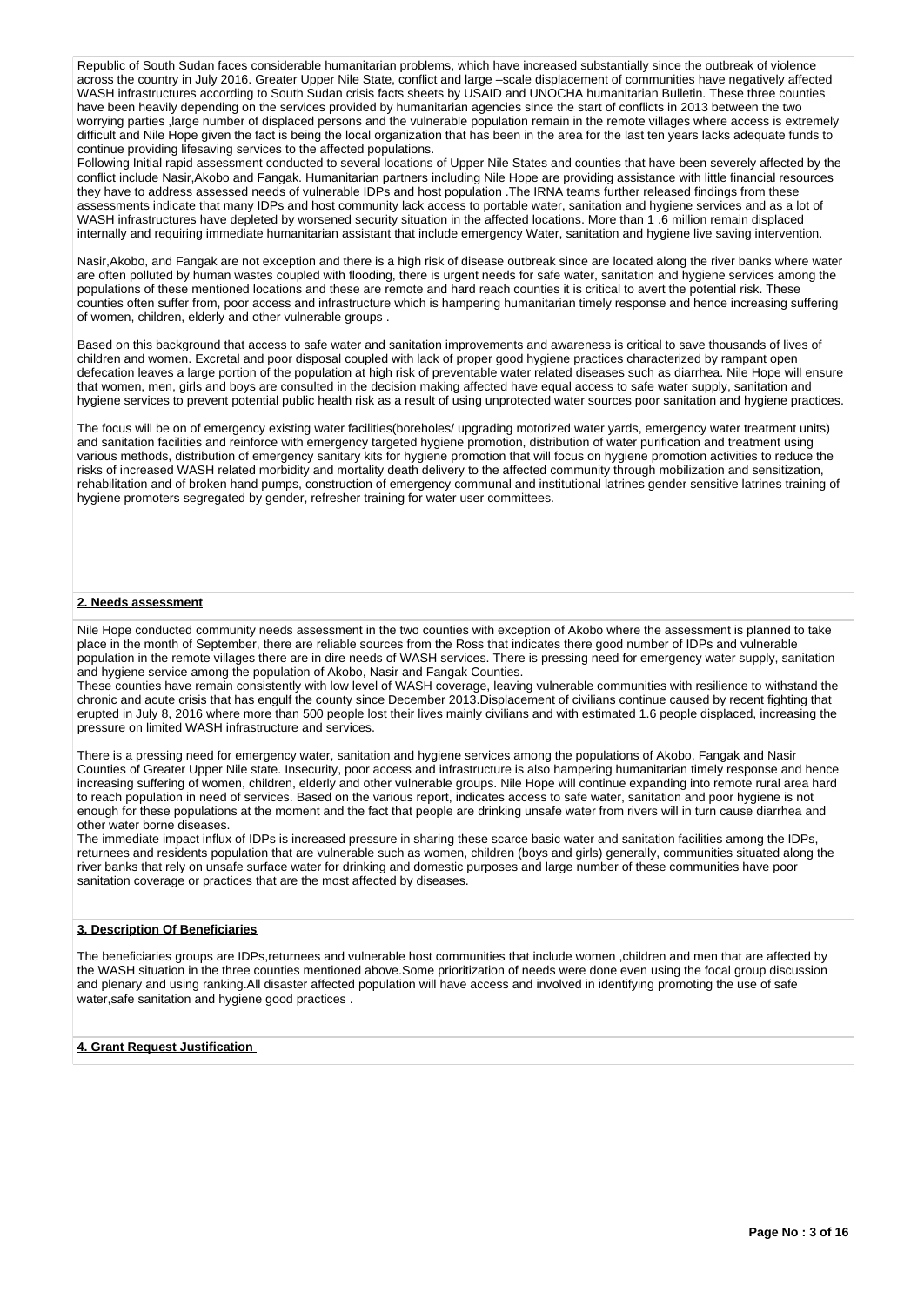The lack of safe drinking water, inadequate excreta disposal and poor hygiene practices leave a large portion of the population at persistent risk of preventable water-related diseases The pressing needs identified here include provision for emergency water(Rehabilitation ,Emergency household water treatment, distribution of hygiene kits, sanitation and hygiene services among the populations of Nasir,Fangak, and Akobo Counties of Greater Upper Nile states which are very critical for life saving .These counties are affected by ongoing conflicts in the country couple with low standard of WASH infrastructure and difficult access by humanitarian response and hence increasing suffering of women, children, elderly and other vulnerable groups. Nile Hope will continue providing these basic human needs in these remote rural areas that are hard to reach. Based on the various reports, indicates that are already flooding that has displaced and coupled by ongoing fighting between the two warring parties.

There is inadequate WASH services for these populations at the moment and the fact that people are drinking unsafe water from rivers will in turn cause diarrhea and other water borne diseases. The immediate impact influx of IDPs is increased pressure on few shared WASH infrastructures/facilities among the IDPs and the vulnerable host community. These counties do experience severe food insecurity and malnutrition rate among the children and also flooding prone zone and inter-clan conflicts that cause a lot of civilians' displacement. Nile Hope will ensure that women, men and children have access to information and awareness raising on the safe household water treatment and use of proper sanitation facilities.

The consequences of poor water, sanitation and hygiene are stark, with more boys and girls dying from water- and sanitation- related illnesses such as diarrhea; this exacerbates the health of malnourished boys and girls and opportunistic infections like pneumonia and cholera that have been reported in parts of the country. Inadequate access to safe water points also has implications on women and the education of girls in particular as they have to spend considerable periods fetching the scarce commodity when they should be in school. Nile Hope is already on the ground and believes through provision of safe water, sanitation and hygiene services to the affected communities that will cover aspects of social mobilization, rehabilitation of water points, sanitation facilities ,hygiene promotion ,capacity building for the communities and support of communities with safe sanitation and hygiene practices Nile Hope will ensure that women, men, girls and boys are consulted in the decision making affected have access to safe water supply, sanitation and hygiene services to prevent potential public health risk as a result of using unprotected water sources poor sanitation and hygiene practices

#### **5. Complementarity**

The project will complement the existing gap created as the increased need among the community affected by the crisis and will positively complement the existing efforts by other partners.As current funding shortage, Nile Hope is in discussion with other funding international and UN partners already anticipating a funding in meeting the WASH critical needs of the affected population and we expect this funding will increased the capacity of Nile Hope in narrowing the gaps. Nile Hope will complement the previous projects through continue efforts of improving water supplies through construction of upgrading of motorized water yard in Akobo and rehabilitation of non-functional water facilities, improved sanitation and hygiene promotion and technical support to the county rural water department will be of our priority and this will result in mitigating WASH related catastrophes. Nile and other WASH partners operating in Akobo, Nasir and Fangak will respond to any emergencies with rehabilitation of water facilities during this dry season, rehabilitation hygiene promotion through mobilization of community using existing community coping mechanisms

#### **LOGICAL FRAMEWORK**

## **Overall project objective**

The overall objective of this project is to reduce the transmission of fecal-oral diseases and exposure to disease -bearing through provision of safe drinking water,promotion of good hygiene practices and sanitation facilities to ensure good impact on public health among the affected population in Akobo, Fangak and Nasir County by end of February 2017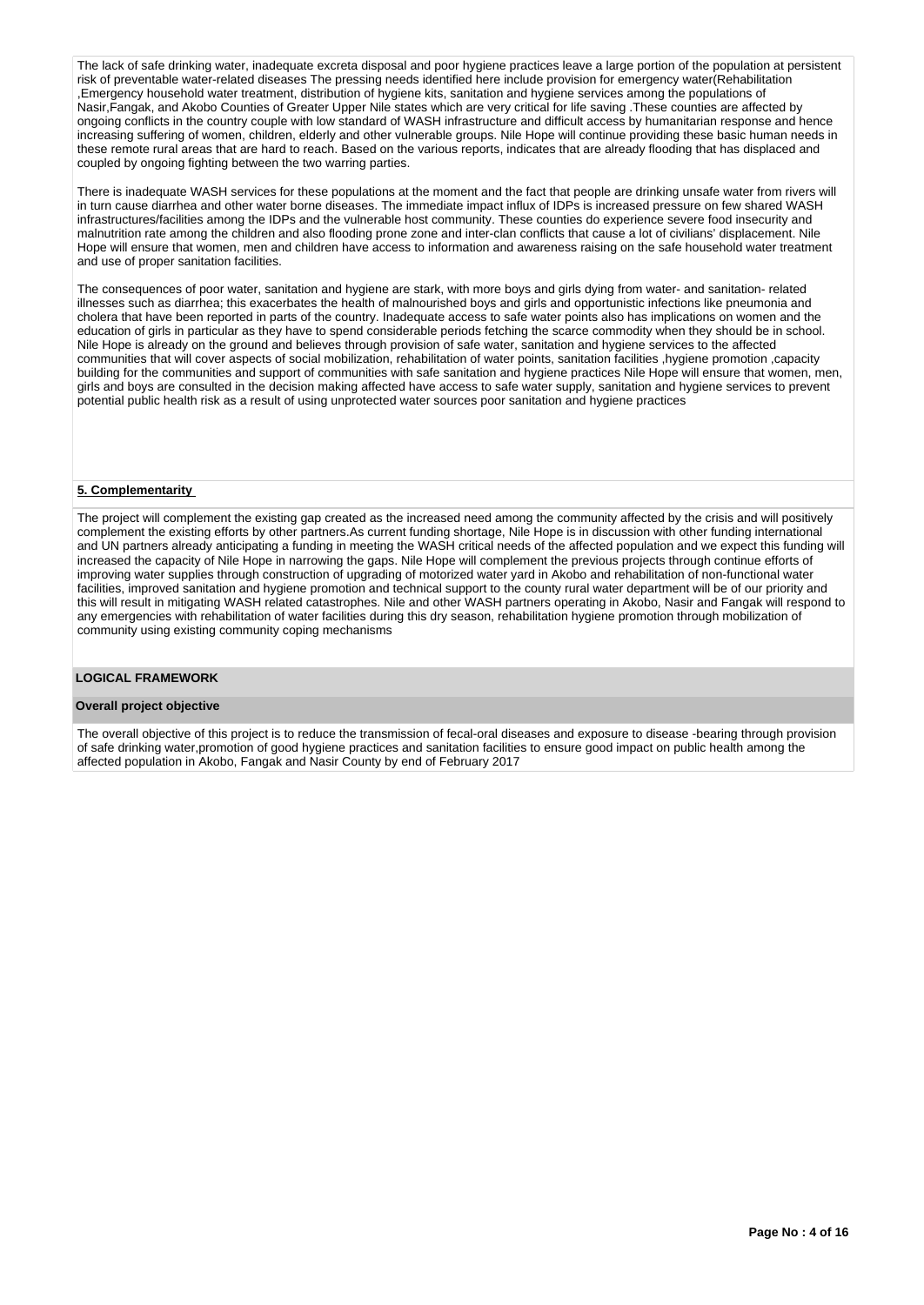| <b>WATER, SANITATION AND HYGIENE</b>                                                                                                                |                                                                                                                   |                                 |  |  |  |  |  |
|-----------------------------------------------------------------------------------------------------------------------------------------------------|-------------------------------------------------------------------------------------------------------------------|---------------------------------|--|--|--|--|--|
| <b>Cluster objectives</b>                                                                                                                           | <b>Strategic Response Plan (SRP) objectives</b>                                                                   | <b>Percentage of activities</b> |  |  |  |  |  |
| CO1: Affected populations have timely<br>access to safe and sufficient quantity of<br>water for drinking, domestic use and hygiene<br>(SPHERE)      | HRP 2016 SO1: Save lives and alleviate<br>suffering through safe access to services and<br>resources with dignity | 50                              |  |  |  |  |  |
| CO2: Affected populations are enabled to<br>practice safe excreta disposal with dignity in<br>a secure environment                                  | HRP 2016 SO1: Save lives and alleviate<br>suffering through safe access to services and<br>resources with dignity | 30                              |  |  |  |  |  |
| CO3: Affected populations have knowledge<br>and appropriate behaviors to prevent and<br>mitigate WASH related diseases and practice<br>good hygiene | HRP 2016 SO1: Save lives and alleviate<br>suffering through safe access to services and<br>resources with dignity | 20                              |  |  |  |  |  |

**Contribution to Cluster/Sector Objectives :** Water, sanitation and hygiene are the greatest needs among displaced population, several assessment revealed there is consistent of displaced persons and these displaced persons are settled in areas without clean water or improved sanitation and the displaced have little opportunity to practice proper hygiene.

With already declared cholera respond, the humanitarian crisis has become protracted ,displaced population and host communities will be continue need sustained basic water, sanitation and hygiene services to support increased demand on limited stressed infrastructures by the conflict. The shared resources between IDPs and host communities also increased the vulnerability of host population and their resilience. Nile Hope if funded will respond immediately to conflict affected displaced persons and vulnerable host population with more emphasis to those cut off in remote and rural areas like.The project is expected to address the following cluster or sector objectives; • Improved timely access to safe, and sufficient quantity of water for drinking, cooking, and personal and domestic hygiene through rehabilitation of existing water points, emergency water treatment and storage systems

• Improved access to safe, sanitary, and hygienic living environment through provision of sanitation services that are secure, sanitary, userfriendly and gender-appropriate through construction of communal latrines

• Improved access to improved hygienic practices, hygiene promotion and delivery of hygiene products and services on a sustainable and equitable basis through distribution of WASH emergency and hygiene/sanitary kits

## **Outcome 1**

Increased timely access to safe water and use of Household water treatment technologies and storage and sufficient quantities of water for drinking, cooking, and personal and domestic hygiene (15 L/p

## **Output 1.1**

### **Description**

20 existing hand pumps rehabilitated and operational(Akobo 9, 6,Nasir,Fangak 5..Average water use for drinking cooking and personal hygiene improved and the queue for time at water point is no more than 30 minutes

### **Assumptions & Risks**

Assumption:

Security situation improved in the project locations

Timely released of signed Project agreement to start implementation of the activities

No failed rehabilitated water points

Proper logistical support and coordination Availability of boreholes spare parts

Risks:

Increased access restriction

Increased displacement due to renewed fighting

Inadequate funding that could greatly affect the timely delivery of WASH services to the needy people

Risks:

Renewed fighting may disrupt the delivery of WASH services

Delay and inadequate funding level may greatly affect the delivery of badly needed WASH services

#### **Activities**

## **Activity 1.1.1**

Rehabilitation of existing broken hand pumps Nile Hope will provide emergency water supply to the affected population through rehabilitation of existing hand pumps and water yards.Nile Hope will provide immediate rehabilitation and support the rehabilitation of 20 broken hand pumps that will include replacing the broken parts as well as rehabilitation of platforms.Nile Hope will ensure that both men and women participate in the construction through labour intensive .

#### **Indicators**

|                                                                                                               |                                         |                                                                                          | <b>End cycle beneficiaries</b> |              |           | End<br>cycle      |               |
|---------------------------------------------------------------------------------------------------------------|-----------------------------------------|------------------------------------------------------------------------------------------|--------------------------------|--------------|-----------|-------------------|---------------|
| Code                                                                                                          | <b>Cluster</b>                          | <b>Indicator</b>                                                                         | <b>Men</b>                     | <b>Women</b> |           | <b>Boys Girls</b> | <b>Target</b> |
| Indicator 1.1.1                                                                                               | <b>WATER, SANITATION</b><br>AND HYGIENE | Frontline # Number of emergency affected people<br>with access to improved water sources | 3,185                          | 3.315        | 3.18<br>5 | 3.31<br>5         | 13.000        |
| <b>Means of Verification:</b> Reduction of water related diseases as result of drinking improved water        |                                         |                                                                                          |                                |              |           |                   |               |
| Indicator 1.1.2                                                                                               | <b>WATER, SANITATION</b><br>AND HYGIENE | Frontline # of new hand pumps/boreholes<br>constructed                                   |                                |              |           |                   | 20            |
| <b>Means of Verification:</b> Rehabilitation forms report sbmitted<br>Observation of rehabilitated hand pumps |                                         |                                                                                          |                                |              |           |                   |               |
| Output 1.2                                                                                                    |                                         |                                                                                          |                                |              |           |                   |               |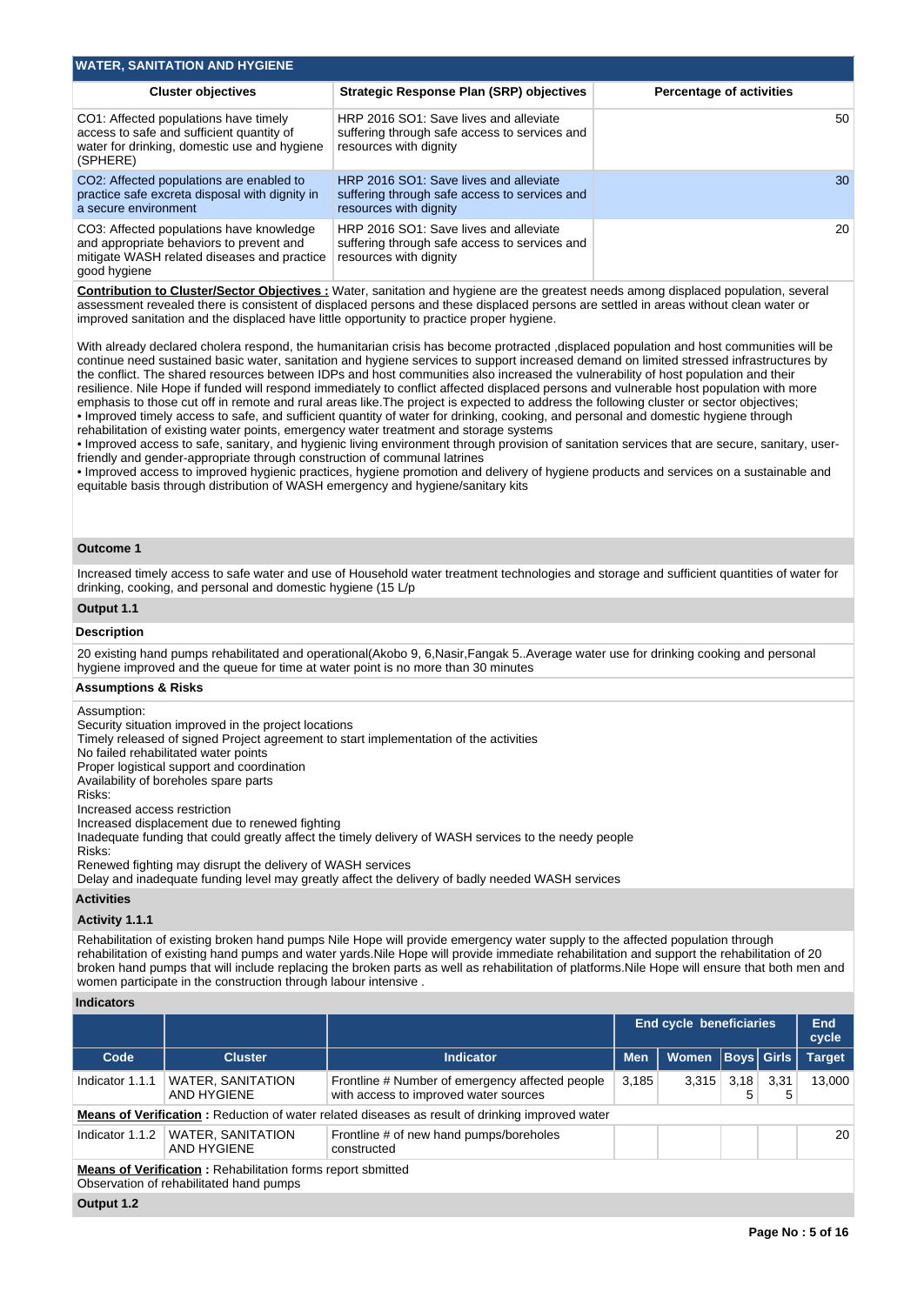## **Description**

1 Solar motorized water yard will be installed in Akobo East to increase access to safe water supply where Nile Hope will hand it over to water management committees

#### **Assumptions & Risks**

Assumption:

Security remain stable in targeted sites for systems Access to the project location Active participation of beneficiaries. Risks: Delay in funding greatly affect the delivery of humanitarian

# **Activities**

#### **Activity 1.2.1**

Upgrade and construct 1 water yard in Akobo County to increase access to safe water supply

## **Indicators**

|                                                           |                                         |                                            | <b>End cycle beneficiaries</b> |                  |  | End<br>cycle |        |
|-----------------------------------------------------------|-----------------------------------------|--------------------------------------------|--------------------------------|------------------|--|--------------|--------|
| Code                                                      | <b>Cluster</b>                          | <b>Indicator</b>                           | <b>Men</b>                     | Nomen Boys Girls |  |              | Target |
| Indicator 1.2.1                                           | <b>WATER, SANITATION</b><br>AND HYGIENE | Frontline # of new water yards constructed |                                |                  |  |              |        |
| Magne of Ventfleether - Dressenbergen and en dield skaten |                                         |                                            |                                |                  |  |              |        |

**Means of Verification :** Progressive reports and field photos

## **Outcome 2**

Increased access to safe water supply through distribution of emergency household water level treatment technologies and useAll the affected people women,men and children drink water from treated sources.

# **Output 2.1**

# **Description**

2000 individuals have improved access to household water treatment through distributed water products.(Akobo 1000 people,,Fangak 500 and Nasir 518 respectively.

## **Assumptions & Risks**

#### Assumption:

Availability of water treatment products for distribution and storage containers

Availability of funds to support the activities Security remains stable in the target project areas

Risks:

Increased restriction by the warring parties

## **Activities**

## **Activity 2.1.1**

Conduct point of use emergency household water treatment.Nile Hope where there is household level water treatment will ensure it is accompanied by appropriate promotion,training and monitoring of all affected community

#### **Indicators**

|                       |                                                                                                                               |                                                                                                                                                                                                                              | <b>End cycle beneficiaries</b> |              |     | End<br>cycle      |               |  |
|-----------------------|-------------------------------------------------------------------------------------------------------------------------------|------------------------------------------------------------------------------------------------------------------------------------------------------------------------------------------------------------------------------|--------------------------------|--------------|-----|-------------------|---------------|--|
| Code                  | <b>Cluster</b>                                                                                                                | <b>Indicator</b>                                                                                                                                                                                                             | <b>Men</b>                     | <b>Women</b> |     | <b>Boys</b> Girls | <b>Target</b> |  |
| Indicator 2.1.1       | <b>WATER, SANITATION</b><br>AND HYGIENE                                                                                       | Frontline # of emergency affected people enabled<br>to practice safe water at the household level.                                                                                                                           | 490                            | 510          | 508 | 510               | 2,018         |  |
|                       | <b>Means of Verification</b> : Observation of households practicing water treatment technology and use<br>Progressive reports |                                                                                                                                                                                                                              |                                |              |     |                   |               |  |
| Indicator 2.1.2       | <b>WATER, SANITATION</b><br>AND HYGIENE                                                                                       | Core Pipeline # of water treatment products<br>distributed                                                                                                                                                                   |                                |              |     |                   | 200           |  |
|                       | <b>Means of Verification:</b> Distribution reports shared                                                                     |                                                                                                                                                                                                                              |                                |              |     |                   |               |  |
| Outcome 3             |                                                                                                                               |                                                                                                                                                                                                                              |                                |              |     |                   |               |  |
| appropriate materials |                                                                                                                               | Affected people have access to appropriate emergency hygiene/sanitary kits. All women and girls of menstruating age are provided with                                                                                        |                                |              |     |                   |               |  |
| Output 3.1            |                                                                                                                               |                                                                                                                                                                                                                              |                                |              |     |                   |               |  |
| <b>Description</b>    |                                                                                                                               |                                                                                                                                                                                                                              |                                |              |     |                   |               |  |
|                       |                                                                                                                               | 2000 people 500 girls and 500 women provided with hygiene/sanitary kits. Nile Hope will consult all women and girls on the priority<br>hygiene/sanitary items they require(Akobo 500, Nasir 400 and Fangak 1100 respectively |                                |              |     |                   |               |  |
|                       |                                                                                                                               |                                                                                                                                                                                                                              |                                |              |     |                   |               |  |

#### **Assumptions & Risks**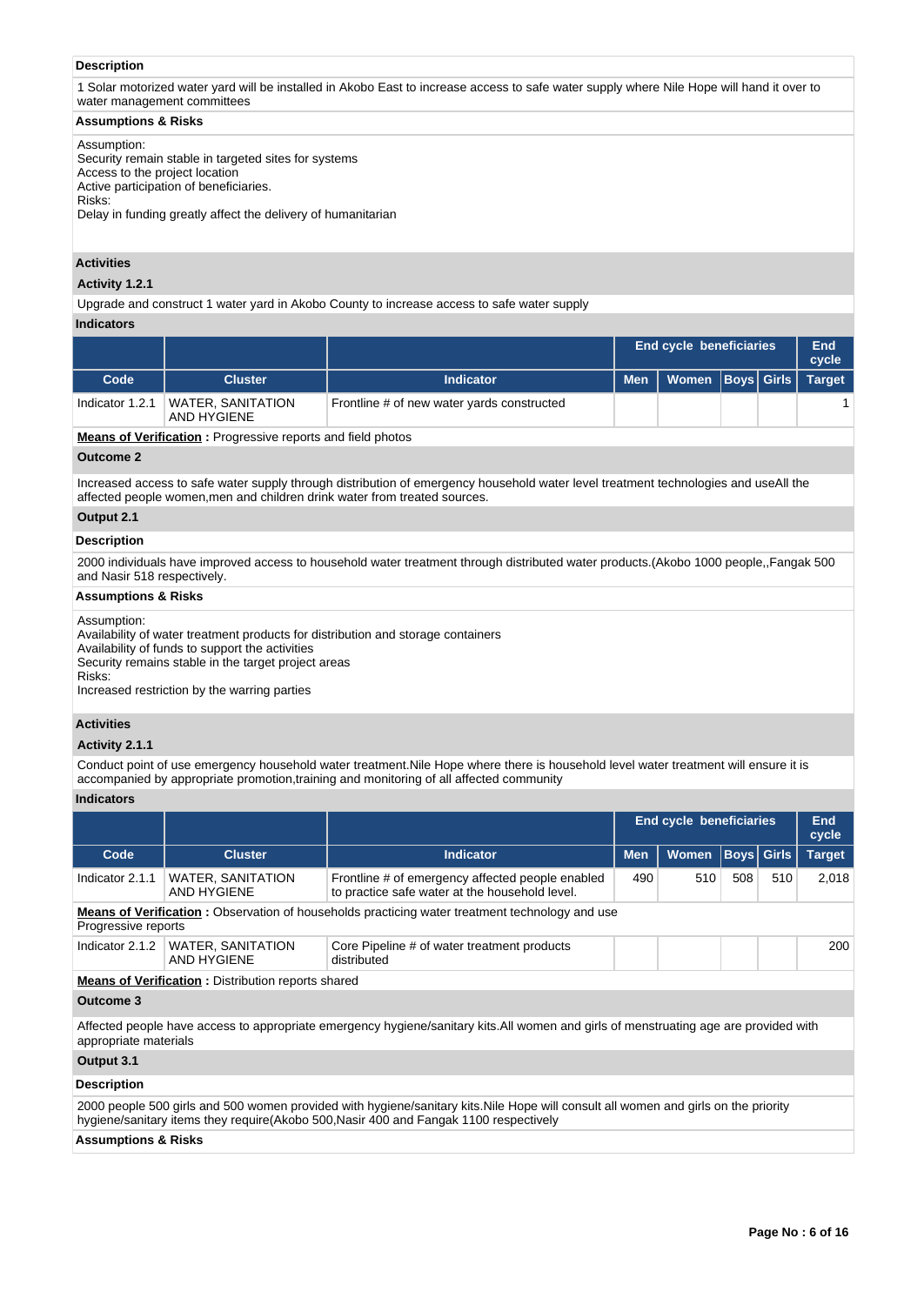Restriction of movement due to insecurity The overall access and the security improved

## **Activities**

#### **Activity 3.1.1**

Organize distribution of hygiene/sanitary kits.(Akobo 1000, 500,Fangak and Nasir 500 respectively.Nile Hope will undertake a timely distribution of hygiene items to meet the immediate needs of the affected people

#### **Indicators**

|                                                                                                                                |                                                                                                                         | <b>End cycle beneficiaries</b> |       |   | End<br>cycle |                   |  |
|--------------------------------------------------------------------------------------------------------------------------------|-------------------------------------------------------------------------------------------------------------------------|--------------------------------|-------|---|--------------|-------------------|--|
| <b>Cluster</b>                                                                                                                 | <b>Indicator</b>                                                                                                        | <b>Men</b>                     | Women |   |              | <b>Target</b>     |  |
| <b>WATER, SANITATION</b><br>AND HYGIENE                                                                                        | Frontline # of emergency affected women & girls<br>enabled to practice safe, dignified menstrual<br>hygiene management. | 0                              | 1.000 | 0 | 1,00         | 2.000             |  |
| <b>Means of Verification:</b> Girls and women reporting they are using the distributed materials<br>Distribution report shared |                                                                                                                         |                                |       |   |              |                   |  |
| <b>WATER, SANITATION</b><br>AND HYGIENE                                                                                        | Core Pipeline # of hygiene kits distributed                                                                             |                                |       |   |              | 2.000             |  |
|                                                                                                                                |                                                                                                                         |                                |       |   |              | <b>Boys</b> Girls |  |

**Means of Verification :** Observation of hygiene kits distributed

## **Outcome 4**

Displaced and vulnerable population have access to appropriate hygiene services through community mobilization and hygiene promotion.Affected women,men,boys and girls of all ages are aware of keys public health risks and are mobilized to adopt measures to prevent the deterioration in hygienic conditions and maintain the facilities

## **Output 4.1**

#### **Description**

18082 people not double counting provide with improved hygiene promotion through campaigns and sessions.different social groups in the community

#### **Assumptions & Risks**

Assumption:

Willingness and participation of the affected population Security and movement of the people not restricted Risks: Poor participation of people to attend the awareness session

Lack of cooperation from the local authority

### **Activities**

### **Activity 4.1.1**

Organize 50 hygiene awareness sessions in all the three counties each county 13 sessions will be conducted.Nile Hope will use interactive hygiene communication methods where is feasible and also identify social,cultural or religious factors that will positive influence and motivate .Displaced and vulnerable population has access to appropriate hygiene services through mobilization and training of 100 hygiene promoters [1 hygiene promoter per 500 per person

## **Indicators**

| Women Boys Girls | <b>Target</b> |
|------------------|---------------|
| 3.92<br>5.130    | 18.082        |
|                  | 5.08          |

**Means of Verification :** Field reports with pictures showing the level of participation of the affected population

#### **Outcome 5**

Enhanced capacity for community hygiene promoters

## **Output 5.1**

#### **Description**

100 community hygiene promoters have been trained on sanitation and hygiene promotion 20 per county

### **Assumptions & Risks**

Assumption: Willingness of participants to attend the training Adequate funding for the training Risks Instability that restrict the movement of participants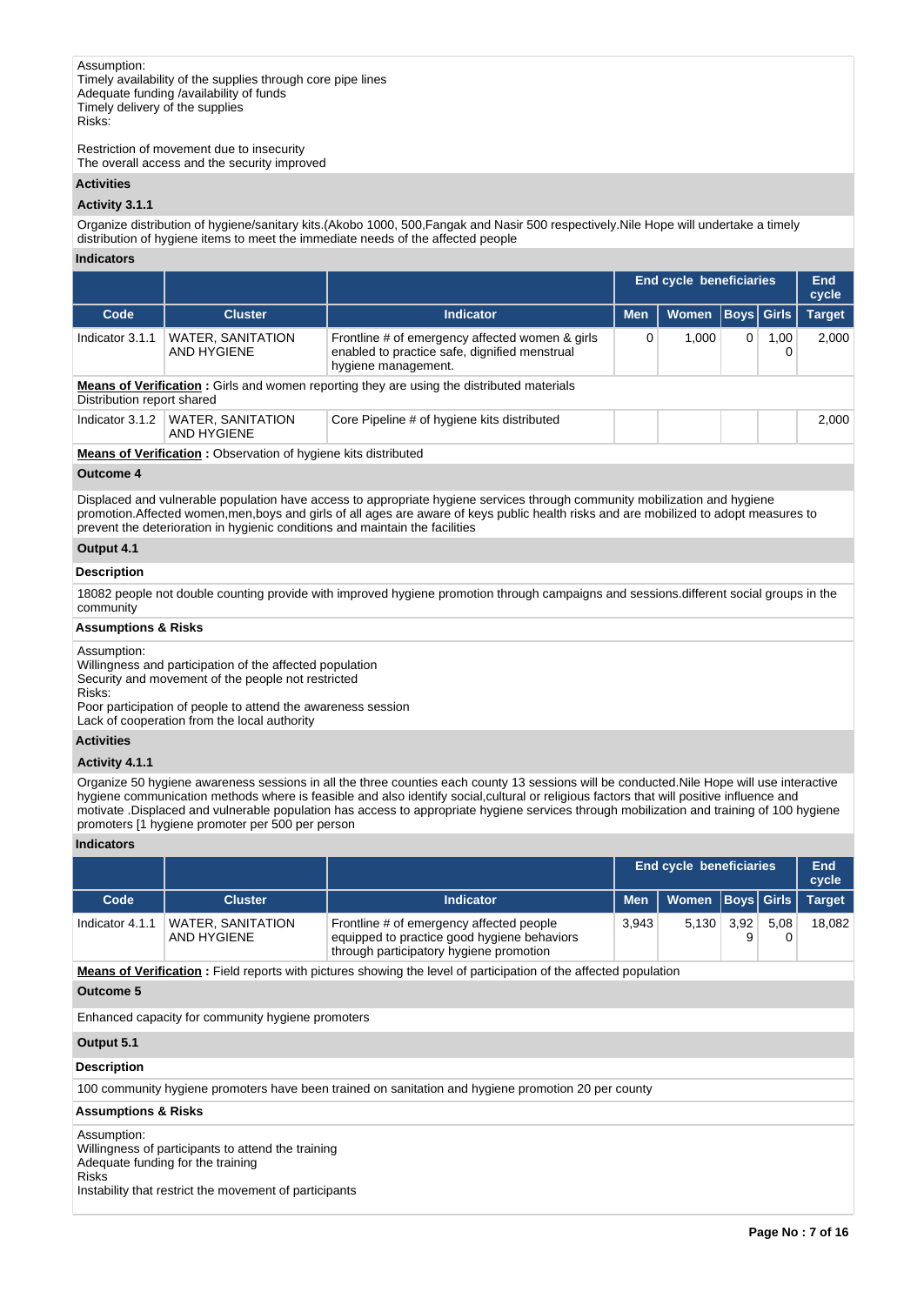### **Activities**

# **Activity 5.1.1**

Organize three consecutive training sessions for both men and women in the three counties.The hygiene promoters will carry out hygiene massages with in the project timeframe with aim to reach 17100 people 200 per session weekly/ For cholera response, Nile Hope will focus on the importance of handwashing, use of latrines in the camp, getting water from the provided chlorinated sources and safe water storage. 13 hygiene promoters per county

# **Indicators**

|                                                                                  |                                  |                                                             | <b>End cycle beneficiaries</b> |                               |  | End<br>cycle |     |
|----------------------------------------------------------------------------------|----------------------------------|-------------------------------------------------------------|--------------------------------|-------------------------------|--|--------------|-----|
| Code                                                                             | <b>Cluster</b>                   | <b>Indicator</b>                                            | <b>Men</b>                     | Women   Boys   Girls   Target |  |              |     |
| Indicator 5.1.1                                                                  | WATER, SANITATION<br>AND HYGIENE | Frontline # of community based hygiene<br>promoters trained | 50                             | 50                            |  |              | 100 |
| - Million of Alliability of the Christian of House for the Christopher of the Ch |                                  |                                                             |                                |                               |  |              |     |

**Means of Verification :** Training attendance form signed

Training reports shared

# **Outcome 6**

Improved access to proper sanitation facilities in communities affected by the conflict and disease outbreak.Displaced and vulnerable population have improved access to level of sanitation though the construction of 20 gender segregated communal latrines(Akobo 8,Nasir 8 and Fangak 4)

## **Output 6.1**

## **Description**

20 new communal latrines constructed and operational.Latrines are appropriately designed ,built and located to meet in such awareness as to minimize security threats to users, especialy women and girls and provide a degree of privacy(Akobo 300,Nasir 400 and Fangak 300)

## **Assumptions & Risks**

#### Assumption:

Availabiliy of construction materials and access to the sites Security remains stable in the target project sites

Risks:

Inadequate project funds

Community willingness to sustain and use the facilities

# **Activities**

## **Activity 6.1.1**

Conduct construction of gender appropriate communal latrines(Akobo 10,Nasir 5 and Fangak 5 respectively.Nile Hope will implement in consultation with all the affected groups appropriate excreta and carry out concerted hygiene promotion campaigns on safe use excreta disposal and use of sanitation facilities

## **Indicators**

|                                                                                                                                                        |                                                                                                                    |                                                                                           | <b>End cycle beneficiaries</b> | End<br>cycle |                   |     |               |  |  |  |  |
|--------------------------------------------------------------------------------------------------------------------------------------------------------|--------------------------------------------------------------------------------------------------------------------|-------------------------------------------------------------------------------------------|--------------------------------|--------------|-------------------|-----|---------------|--|--|--|--|
| Code                                                                                                                                                   | <b>Cluster</b>                                                                                                     | <b>Indicator</b>                                                                          | <b>Men</b>                     | <b>Women</b> | <b>Boys Girls</b> |     | <b>Target</b> |  |  |  |  |
| Indicator 6.1.1                                                                                                                                        | WATER, SANITATION<br>AND HYGIENE                                                                                   | Frontline # of emergency affected people with<br>access to improved sanitation facilities | 245                            | 255          | 245               | 255 | 1,000         |  |  |  |  |
| <b>Means of Verification:</b> Progressives report<br>Observation of people using the constructed latrines<br>Reduction of people using open defecation |                                                                                                                    |                                                                                           |                                |              |                   |     |               |  |  |  |  |
| Indicator 6.1.2                                                                                                                                        | <b>WATER, SANITATION</b><br>AND HYGIENE                                                                            | Frontline # of new latrines constructed                                                   |                                |              |                   |     | 20            |  |  |  |  |
| <b>Additional Targets:</b>                                                                                                                             | <b>Means of Verification:</b> Observation of constructed latrines<br>Field report using latrines construction form |                                                                                           |                                |              |                   |     |               |  |  |  |  |
| <b>M&amp;R</b>                                                                                                                                         |                                                                                                                    |                                                                                           |                                |              |                   |     |               |  |  |  |  |
| <b>Monitoring &amp; Reporting plan</b>                                                                                                                 |                                                                                                                    |                                                                                           |                                |              |                   |     |               |  |  |  |  |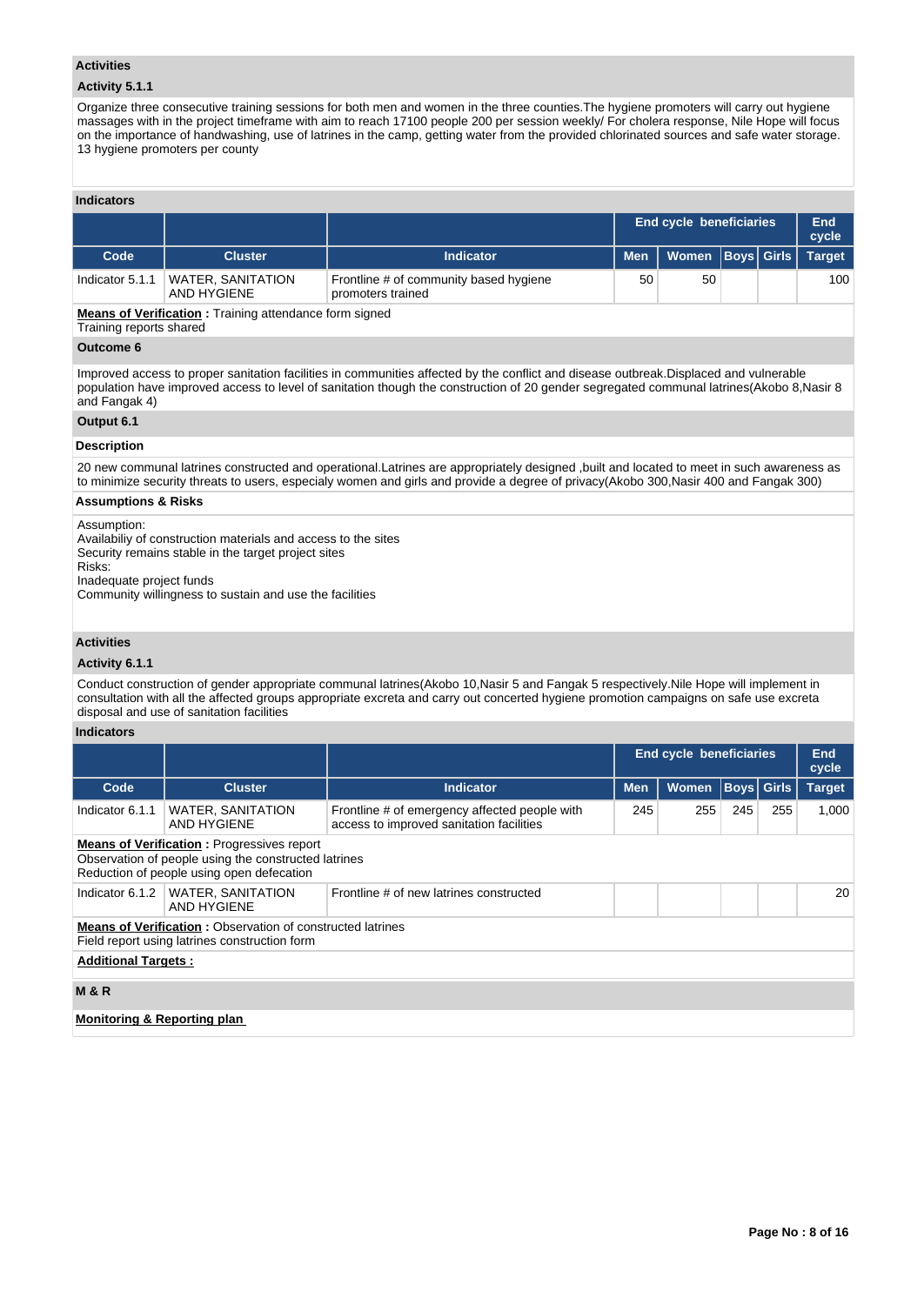Nile Hope will monitor the implementation of each activity using the WASH monitoring data collection tools e.g. for rehabilitation of water points we shall use the water point check list and rehabilitation log forms for both boreholes and small distribution water systems developed by Ministry of Irrigation and Dams, Nile Hope will also use the focus group discussion ,guided questionnaire and interviews reporting progress and achievements of the project activities will be entirely responsibility of the WASH team that include WASH Manager and the team.

Nile Hope will have weekly update that will be compile by the WASH team in the field and this will be responsibility of County WASH field supervisors supported by State WASH Officers who compile the monthly reports and submit to WASH Coordinator consequently submits to the cluster using the 5 WS reporting template.

Nile Hope WASH Manager, Monitoring and Learning Officer and Program Coordinator will conduct joint field monitoring mission on quarterly basis and they will use FGD Guides tool, Observation Key informant Interview Guide as well as questionnaires. Nile Hope and CHF Monitoring team will conduct joint monitoring field visit to the project sites after the completion and upon submission of final report preferably in February 2017.Nile Hope WASH team will have joint project review every Quarter to assess the progress and the challenge of the project and recommendations for the action to be taken

## **Workplan**

| <b>Activitydescription</b>                                                                                                                                                                                                                                                                                                            | Year |              |                         |  | 5 |  | 8 | 9 |   |              |     |
|---------------------------------------------------------------------------------------------------------------------------------------------------------------------------------------------------------------------------------------------------------------------------------------------------------------------------------------|------|--------------|-------------------------|--|---|--|---|---|---|--------------|-----|
| Activity 2.1.1: Conduct point of use emergency household water treatment. Nile<br>Hope where there is household level water treatment will ensure it is accompanied                                                                                                                                                                   | 2016 |              |                         |  |   |  |   |   | X | $X$ $X$      |     |
| by appropriate promotion, training and monitoring of all affected community                                                                                                                                                                                                                                                           | 2017 | $\mathsf{X}$ | $\mathsf{X}$            |  |   |  |   |   |   |              |     |
| Activity 3.1.1: Organize distribution of hygiene/sanitary kits. (Akobo 1000,<br>500, Fangak and Nasir 500 respectively. Nile Hope will undertake a timely                                                                                                                                                                             | 2016 |              |                         |  |   |  |   |   | X | $\mathsf{X}$ | ΙX. |
| distribution of hygiene items to meet the immediate needs of the affected people                                                                                                                                                                                                                                                      | 2017 | X.           | $\mathsf{I} \mathsf{X}$ |  |   |  |   |   |   |              |     |
| Activity 4.1.1: Organize 50 hygiene awareness sessions in all the three counties<br>each county 13 sessions will be conducted. Nile Hope will use interactive hygiene                                                                                                                                                                 | 2016 |              |                         |  |   |  |   |   | X | <b>X</b>     | ΙX. |
| communication methods where is feasible and also identify social, cultural or<br>religious factors that will positive influence and motivate . Displaced and vulnerable<br>population has access to appropriate hygiene services through mobilization and<br>training of 100 hygiene promoters [1 hygiene promoter per 500 per person | 2017 | $\times$     | <sup>X</sup>            |  |   |  |   |   |   |              |     |
| Activity 5.1.1: Organize three consecutive training sessions for both men and<br>women in the three counties. The hygiene promoters will carry out hygiene                                                                                                                                                                            | 2016 |              |                         |  |   |  |   |   | X | X            |     |
| massages with in the project timeframe with aim to reach 17100 people 200 per<br>session weekly/ For cholera response, Nile Hope will focus on the importance of<br>handwashing, use of latrines in the camp, getting water from the provided<br>chlorinated sources and safe water storage. 13 hygiene promoters per county          | 2017 |              |                         |  |   |  |   |   |   |              |     |
| Activity 6.1.1: Conduct construction of gender appropriate communal latrines<br>(Akobo 10, Nasir 5 and Fangak 5 respectively. Nile Hope will implement in                                                                                                                                                                             | 2016 |              |                         |  |   |  |   |   | X | X            | ΙX. |
| consultation with all the affected groups appropriate excreta and carry out<br>concerted hygiene promotion campaigns on safe use excreta disposal and use of<br>sanitation facilities                                                                                                                                                 | 2017 |              |                         |  |   |  |   |   |   |              |     |

### **OTHER INFO**

### **Accountability to Affected Populations**

Nile Hope WASH department will advocate and promote with partners to increase our engagement with affected communities to ensure accountability to the affected population (AAP) especially through consultations with beneficiaries, community leaders and other stakeholders as to ensure sustainability of the project. Whilst monitoring will be progressive, evaluation will be mid-term and final and accountability reports (both financial and narrative) will be germinated and shared as appropriate. Nile Hope has well and skilled staff to carry out implementation of the activities and ensure that all the affected people fully participate in the project cycle management importantly monitoring, learning and evaluating the project

Some specific measures/activities undertaken/planned to integrate Accountability to Men, Women, Boys and Girls among Affected People in the project design, implementation and monitoring shall include the following: i) Consultation, and participation of, beneficiaries during needs assessments (including, for example, the smart surveys); ii) Pre-implementation stakeholder workshops and county-level cluster meetings; iii) Case study profiling and documentation of learning themes; iv) Use of community-based structures e.g. water management committees and community based hygiene promoters, Village Health Committees, Youth and Women Associations, School Clubs, Mother Support and Peer Groups….; v) Active collaboration with local authorities especially County Health Departments (e.g. on selection of nutrition/health staff selection for competency strengthening…); vi) Community-based complaints mechanisms such as use of local leaders like chiefs, county authorities, etc..; vii) Community-led campaigns and advocacy initiatives; viii) Use of dedicated local staff (knowledge of cultures, local contexts and operational environment, cost-effectiveness, sustainability…); ix) Collaboration with State/County and Payam authorities and partnerships with local actors.

#### **Implementation Plan**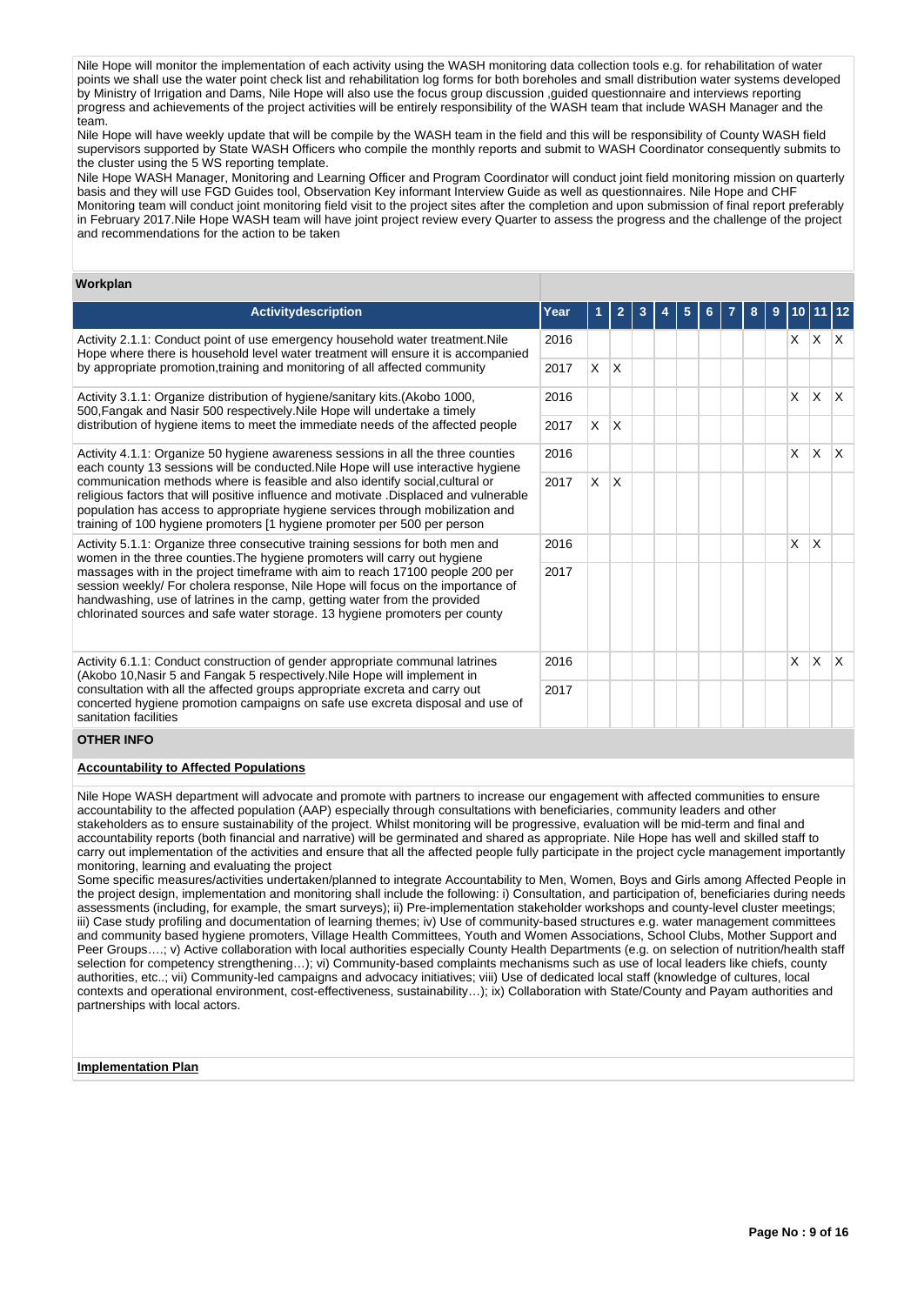The rehabilitation of boreholes will be carried out by trained hand pump technicians with support from County WASH Supervisor. The construction of new water yard will be carried out by qualified technical water companies and will be done through competitive bidding and will work closely with rehabilitation and social mobilization team supervised by County WASH Supervisor and WASH Quality assurance Officer to ensure quality work is done. Nile Hope will strengthen community capacity to collaborate in the planning, building, operation, and maintenance of water and sanitation systems in Akobo, Fangak and Nasir .Nile Hope WASH structure is administered from the top by a WASH Manager, who works with an assistant/s, WASH Assistant Manager/s

Nile Hope Programs Coordinator shall work to harmonize the effort (and create cross program synergies) and ensure direction towards the common objective. Nile Hope team will work closely with local and existing networks of WASH pillars/institutions such as the County Rural Water Supplies and sanitation Departments of the respective counties, the Water User Committees (WUCs), pump mechanics and hygiene promoters. There shall be two state focal points that shall be based in the state capital that will run all WASH activities with partners including coordination meeting, because of the attendant emergency preparedness and response issues. This technical team shall secure full administrative and coordination support from Nile Hope Executive Director, Human Resource Manager as well as from the Finance/Grants Office. Nile Hope will work closely with other actors on the ground in term of coordination and networking

# **Coordination with other Organizations in project area**

| Name of the organization | Areas/activities of collaboration and rationale                                  |
|--------------------------|----------------------------------------------------------------------------------|
| <b>NRC</b>               | Rehabilitation of water points, hygiene prmotion and distribution of<br>WASH/NFI |
| UNKEA                    | Rehabilitation, hygiene prmotion and coordination                                |

## **Environment Marker Of The Project**

B+: Medium environmental impact with mitigation(sector guidance)

#### **Gender Marker Of The Project**

2a-The project is designed to contribute significantly to gender equality

## **Justify Chosen Gender Marker Code**

Women and girls are affected by WASH needs more than men and boys, as women and girls are the primary water collectors, as well as caretakers in the home. In South Sudan, the primary water collector is a female. Increasing safe water access, and thereby reducing collection time, can increase the time spent on livelihood activities. Where possible WASH interventions will seek to increase the access to basic WASH services taking into account safety considerations of water points and latrines can place women and girls in vulnerable locations.Nile Hope will continue to ensure active participation of both men and women in the prevention and mitigation of WASH related diseases through information sharing with the affected population.

#### **Protection Mainstreaming**

Nile Hope will ensure that all sections of the community, including vulnerable groups, are consulted and represented at all stages of the project (women, girls, boys and men) .Nile Hope will continue advocating for equal participation of women, boys, girls and men in the management of WASH activities .Nile Hope will also ensure boys and girls have equal access to water and sanitation facilities including the toilets designs /

Nile Hope will coordinate with other sectors like protection cluster to address WASH gender related issues. • Nile Hope WASH will ensure that WASH services, specifically in regards to latrine construction, incorporate the minimum safety and privacy considerations with use of the WASH Cluster Latrine Checklist, developed with the PROTECTION AND GBV Cluster.

There is link existing between WASH because the nutrition status is compromised where people are exposed to high level of infection due to unsafe water, sanitation and hygiene and inadequate sanitation. Since the crisis a number of water facilities and sanitation have been destroyed and poorly maintained and without WASH adequate services in the Operating treatment centers, these people women, children and other vulnerable groups are extremely vulnerable to illness. Protection has also link with WASH and Nile Hope is working closely with Protection department in the area of awareness raising targeting women center and equip them with water, sanitation and hygiene services.

#### **Country Specific Information**

## **Safety and Security**

The areas where the project is going implemented remains stable and there is no security and safety threat of the project staff despite the fear that the current conflict could further scale, but Nile Hope is has put in place security and safety plans Nile Hope is cooperating with both the opposition and the government respectively. Once we receive the report of imminent insecurity in the area we do inform the office for evacuation. The new staff are also been informed and receive orientation of the security situation and we do seek advice from the local community.

#### **Access**

Although these three locations are hard reach areas in the Greater Upper Nile during the month of April through October, but remain accessible by use of UNHAS and river boats but not accessible by vehicles due to many factors one is the insecurity along the roads. Nile Hope has established good communication systems and means of transportation such as speed boats. Nile Hope uses other local means of facilitating and movement of the local staff by use of local canons

## **BUDGET**

| Code | <b>Budget Line Description</b>         |   | D / S Quantity Unit | lcost            | <b>Duration  %</b><br>Recurran charged<br>lce: | <b>Ito CHF</b> | <b>Total Cost</b> |
|------|----------------------------------------|---|---------------------|------------------|------------------------------------------------|----------------|-------------------|
|      | <b>Staff and Other Personnel Costs</b> |   |                     |                  |                                                |                |                   |
| 1.1  | <b>WASH Coordinator</b>                | D |                     | 5,000<br>$.00\%$ | 5                                              | 50.00          | 12,500.00         |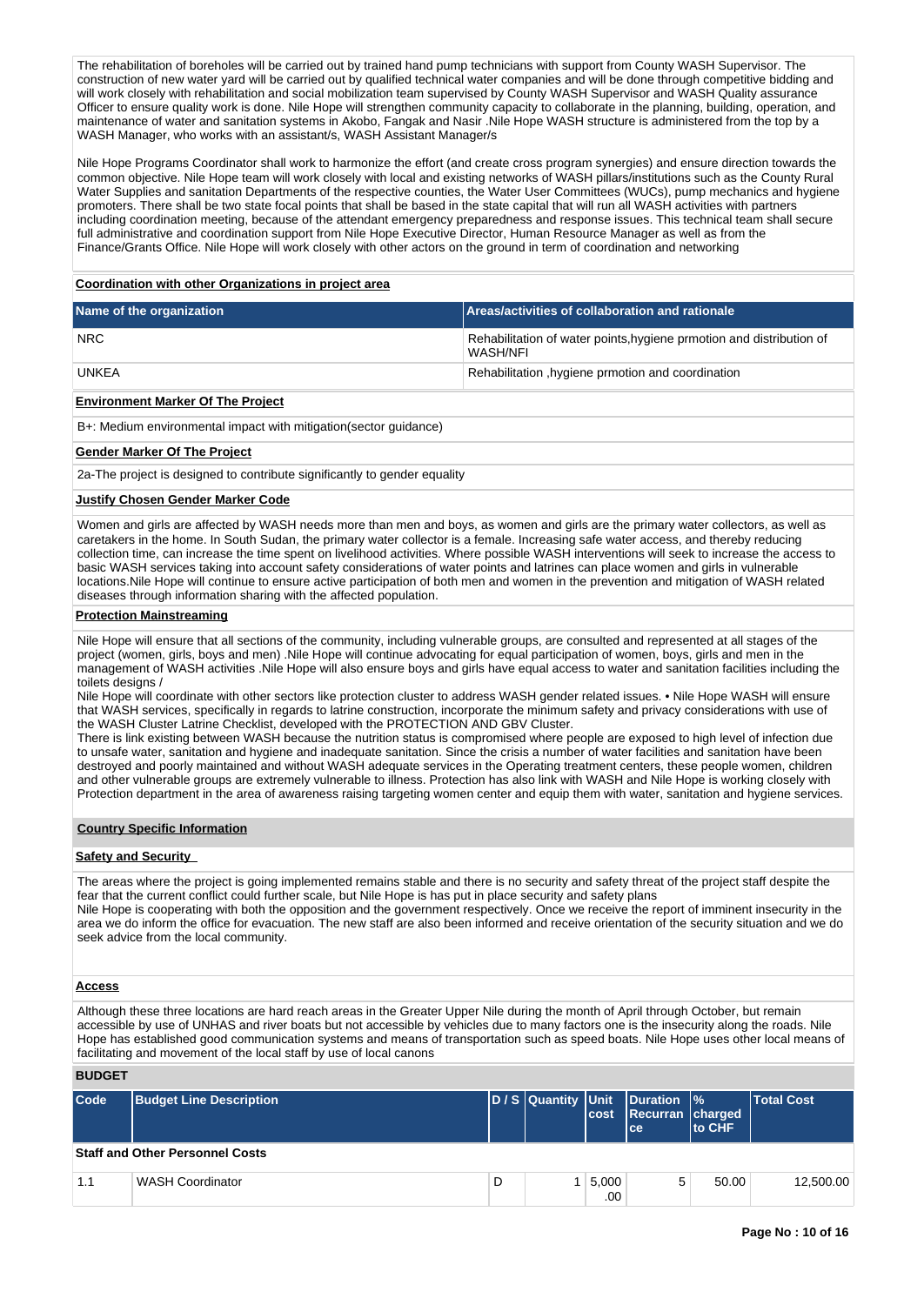|      | 1 WASH Coordinator at \$5000 per month for period of 5 months charging 50% to CHF locations: based in Juba with frequent<br>travel to two states and counties. The Water, Sanitation & Hygiene (WASH) Coordinator is responsible for running and<br>supervising water, sanitation and hygiene programs at all stages of the project management cycle. He/she is also responsible for<br>accomplishing the program objectives and outcomes within the contextual constraints. The Coordinator ensures the overall<br>success of the program by making sure the WASH team completes the defined activities while adhering to internal standards and<br>contractual obligations; and that the program is completed on time, within budget and with acceptable quality.                                                                                                                                                                                                                                                                                                                                                                                               |   |                |                            |   |        |           |  |  |  |  |
|------|-------------------------------------------------------------------------------------------------------------------------------------------------------------------------------------------------------------------------------------------------------------------------------------------------------------------------------------------------------------------------------------------------------------------------------------------------------------------------------------------------------------------------------------------------------------------------------------------------------------------------------------------------------------------------------------------------------------------------------------------------------------------------------------------------------------------------------------------------------------------------------------------------------------------------------------------------------------------------------------------------------------------------------------------------------------------------------------------------------------------------------------------------------------------|---|----------------|----------------------------|---|--------|-----------|--|--|--|--|
| 1.2  | <b>Assistant Coordinator</b>                                                                                                                                                                                                                                                                                                                                                                                                                                                                                                                                                                                                                                                                                                                                                                                                                                                                                                                                                                                                                                                                                                                                      | D | 1 <sup>1</sup> | 3,000<br>.00               | 5 | 58.00  | 8,700.00  |  |  |  |  |
|      | 1 WASH Assistant Coordinator at \$3000 per month for 5 months, 68% charged to CHF activities. She/he supports the WASH<br>Coordinator at the national, state and county level. Assistant The Assistant Coordinator ensures the overall success of the<br>program by making sure the WASH team completes the defined activities while adhering to internal standards and contractual<br>obligations; and that the program is completed on time, within budget and with acceptable quality                                                                                                                                                                                                                                                                                                                                                                                                                                                                                                                                                                                                                                                                          |   |                |                            |   |        |           |  |  |  |  |
| 1.3  | Wash Quality Assurance Officer                                                                                                                                                                                                                                                                                                                                                                                                                                                                                                                                                                                                                                                                                                                                                                                                                                                                                                                                                                                                                                                                                                                                    | D | 1 <sup>1</sup> | 2,500<br>.00               | 5 | 48.00  | 6,000.00  |  |  |  |  |
|      | 1 WASH Quality Assurance Officer @ \$2500 charged at 48% to CHF based in Juba offering technical support to the WASH team<br>in area of operation and maintenance. In close liaison with WASH Coordinator/Assistant she /he assists with monitoring &<br>evaluating all WASH inputs and project outcomes, in accordance with the programs indicators established                                                                                                                                                                                                                                                                                                                                                                                                                                                                                                                                                                                                                                                                                                                                                                                                  |   |                |                            |   |        |           |  |  |  |  |
| 1.4  | Hygiene and Sanitation Officer                                                                                                                                                                                                                                                                                                                                                                                                                                                                                                                                                                                                                                                                                                                                                                                                                                                                                                                                                                                                                                                                                                                                    | D |                | $1 \mid 1,200$<br>.00      | 5 | 50.00  | 3,000.00  |  |  |  |  |
|      | 1 officer at cost of 1200 usd per month and charged 50% to CHF project. Coordinate and mobilise community user groups,<br>including formation of effective household based sanitation committees and water user management committees to within each<br>of the two refugee camps.                                                                                                                                                                                                                                                                                                                                                                                                                                                                                                                                                                                                                                                                                                                                                                                                                                                                                 |   |                |                            |   |        |           |  |  |  |  |
| 1.5  | <b>WASH States Officers</b>                                                                                                                                                                                                                                                                                                                                                                                                                                                                                                                                                                                                                                                                                                                                                                                                                                                                                                                                                                                                                                                                                                                                       | D |                | $2 \mid 1,500$<br>.00      | 5 | 70.00  | 10,500.00 |  |  |  |  |
|      | 2 WASH State Officers at cost of \$1500 per month 70% charged to CHF project.2 WASH states officers based in the states head<br>quarter with frequent travel to the counties or project sites .5. Contribute to programme advocacy and act as state organization<br>focal points on issues relating to WASH.                                                                                                                                                                                                                                                                                                                                                                                                                                                                                                                                                                                                                                                                                                                                                                                                                                                      |   |                |                            |   |        |           |  |  |  |  |
| 1.6  | Count WASH field Officers                                                                                                                                                                                                                                                                                                                                                                                                                                                                                                                                                                                                                                                                                                                                                                                                                                                                                                                                                                                                                                                                                                                                         | D |                | 3   1,000<br>.00           | 5 | 80.00  | 12,000.00 |  |  |  |  |
|      | 3 County WASH Field Officers at cost of \$1000 per month 80% charged to CHF project based in the counties.3 County WASH<br>Field Officersare responsible for implementation of the wash activities at cost level. Undertake health and sanitation education<br>and training activities                                                                                                                                                                                                                                                                                                                                                                                                                                                                                                                                                                                                                                                                                                                                                                                                                                                                            |   |                |                            |   |        |           |  |  |  |  |
| 1.7  | Hygiene and Sanitation Supervisors                                                                                                                                                                                                                                                                                                                                                                                                                                                                                                                                                                                                                                                                                                                                                                                                                                                                                                                                                                                                                                                                                                                                | D |                | 2 700.0<br>0               | 5 | 90.00  | 6,300.00  |  |  |  |  |
|      | are responsible for the daily technical planning, supervision, monitoring and reporting of the field activities and for ensuring<br>proper coordination with communities.<br>Follow up the implementation of the requested integrated activities (awareness sessions, assessments). They ensure the work is<br>done properly and the material used wisely .Coordinate with the field teams, the municipalities and the head of project. Ensure<br>that the weekly/monthly work plan is respected in the field<br>Hygiene and Sanitation Field Supervisors are responsible for the daily technical planning, supervision, monitoring and reporting<br>of the field activities and for ensuring proper coordination with communities.<br>Follow up the implementation of the requested integrated activities (awareness sessions, assessments). They ensure the work is<br>done properly and the material used wisely .Coordinate with the field teams, the municipalities and the head of project. Ensure<br>that the weekly/monthly work plan is respected in the field.2 officers at cost of 700 per months charged 90% to CHF project for<br>period of 5 months |   |                |                            |   |        |           |  |  |  |  |
| 1.8  | <b>Community Mobilizers</b>                                                                                                                                                                                                                                                                                                                                                                                                                                                                                                                                                                                                                                                                                                                                                                                                                                                                                                                                                                                                                                                                                                                                       | D |                | $2 \mid 300.0$<br>0        | 5 | 100.00 | 3,000.00  |  |  |  |  |
|      | 2. Community Mobilizers at the cost of 300 usd each 100% afforded on CHF and will be based in the field Akobo and Ulang.2<br>community mobilizers will take the lead in educating and mobilizing rural communities on good health & hygiene practices,<br>through improved knowledge and by changing of attitudes and behaviour of key people within those communities.                                                                                                                                                                                                                                                                                                                                                                                                                                                                                                                                                                                                                                                                                                                                                                                           |   |                |                            |   |        |           |  |  |  |  |
| 1.9  | <b>Finance Director</b>                                                                                                                                                                                                                                                                                                                                                                                                                                                                                                                                                                                                                                                                                                                                                                                                                                                                                                                                                                                                                                                                                                                                           | S |                | $1 \mid 4,000 \mid$<br>.00 | 5 | 10.00  | 2,000.00  |  |  |  |  |
|      | 1 Finance Director based in Juba at a cost of \$4,000, 10% afforded to CHF. Finance Director based in Juba charged with<br>ensuring that Internal Controls are up to date, fund raise and provide on timely basis the financial report. He charged to ensure<br>that there is value for money in all activities and ensure that all procurement are done in accordance with the organization and<br>donor policy.                                                                                                                                                                                                                                                                                                                                                                                                                                                                                                                                                                                                                                                                                                                                                 |   |                |                            |   |        |           |  |  |  |  |
| 1.10 | <b>Grant Manager</b>                                                                                                                                                                                                                                                                                                                                                                                                                                                                                                                                                                                                                                                                                                                                                                                                                                                                                                                                                                                                                                                                                                                                              | S | 1 <sup>1</sup> | 4,000<br>.00               | 5 | 10.00  | 2,000.00  |  |  |  |  |
|      | 1 Grant Manager based in Juba at a cost of \$4,000 afforded 10% to CHF with the for all the grants tracking and management<br>and support the finance and the programs                                                                                                                                                                                                                                                                                                                                                                                                                                                                                                                                                                                                                                                                                                                                                                                                                                                                                                                                                                                            |   |                |                            |   |        |           |  |  |  |  |
| 1.11 | Huam Resources Manager                                                                                                                                                                                                                                                                                                                                                                                                                                                                                                                                                                                                                                                                                                                                                                                                                                                                                                                                                                                                                                                                                                                                            | S |                | $1 \mid 3,000$<br>.00      | 5 | 10.00  | 1,500.00  |  |  |  |  |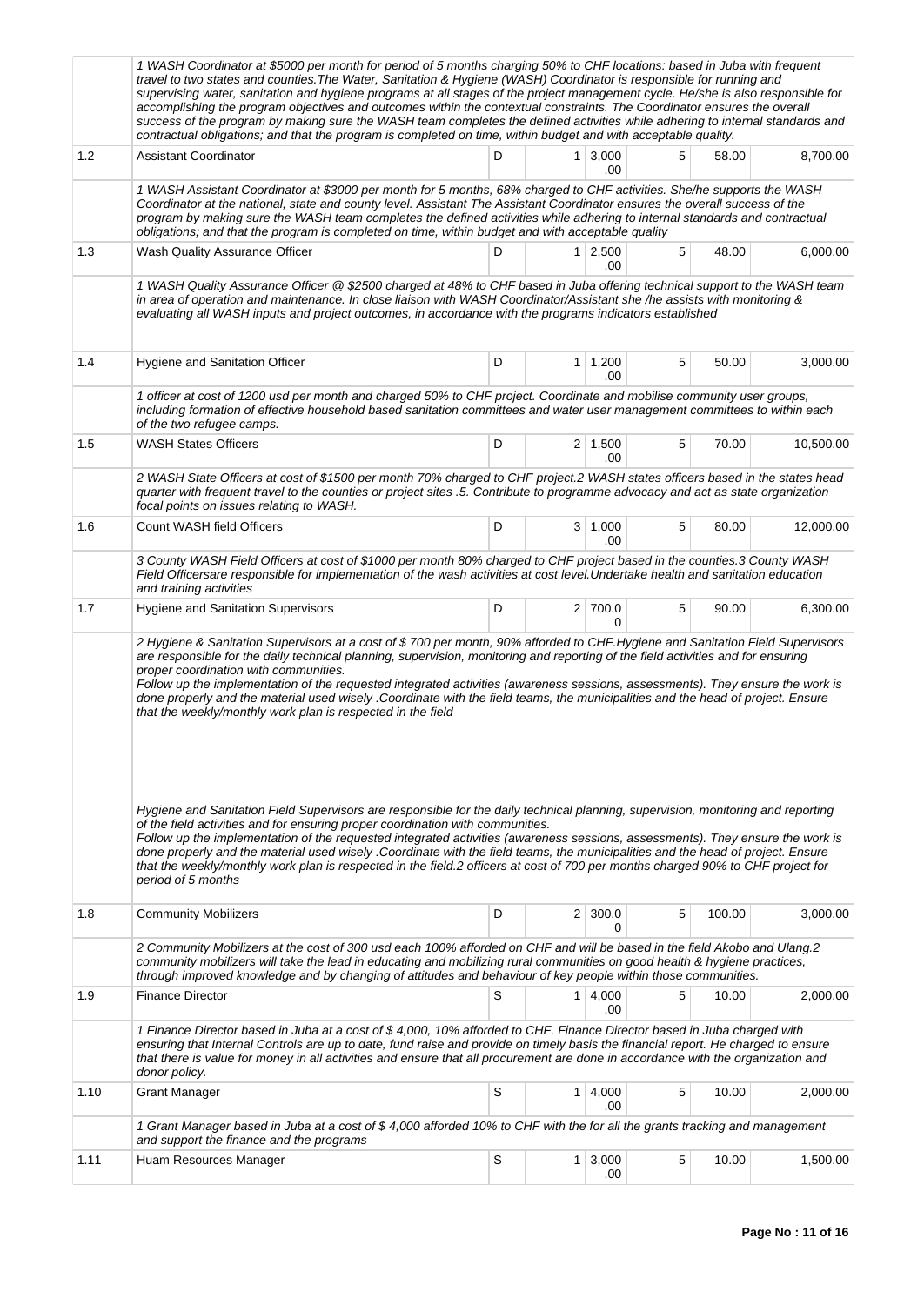|         | 1 HR & Operations Manager at a costs \$ 3,000, afforded 10% to CHF. The Human Resources & Operations Manager based in<br>Juba with frequent field visit with responsibility of staff recruitment, annual appraisals and performance evaluations. He ensure<br>that there is staff welfare and HR policies are well adhered to. He maintains the data base of staff and ensure that there are<br>constant capacity building of staff.                                                                                 |                                   |                 |                       |                         |        |           |  |  |  |
|---------|----------------------------------------------------------------------------------------------------------------------------------------------------------------------------------------------------------------------------------------------------------------------------------------------------------------------------------------------------------------------------------------------------------------------------------------------------------------------------------------------------------------------|-----------------------------------|-----------------|-----------------------|-------------------------|--------|-----------|--|--|--|
| 1.12    | M/E Manager                                                                                                                                                                                                                                                                                                                                                                                                                                                                                                          | S                                 |                 | $1 \mid 3,000$<br>.00 | 5                       | 10.00  | 1,500.00  |  |  |  |
|         | 1 MEAL Officer afforded at \$3,000, 10% charged to CHF. M & E Officer has the responsibility of ensuring that the program is<br>implemented in accordance with donors regulation by constant monitoring the project and providing independent reports to the<br>Country Director and the Donors                                                                                                                                                                                                                      |                                   |                 |                       |                         |        |           |  |  |  |
| 1.13    | <b>Field Accountants</b>                                                                                                                                                                                                                                                                                                                                                                                                                                                                                             | S                                 |                 | $2 \mid 1,000$<br>.00 | 5                       | 30.00  | 3,000.00  |  |  |  |
|         | 2 Field Accountants each costed \$ 1,000 with 30% afforded to CHF. based in the field charged with responsibility of paying field<br>staff salaries and balancing ledgers in the accounting softwareand cash flow monitoring                                                                                                                                                                                                                                                                                         |                                   |                 |                       |                         |        |           |  |  |  |
| 1.14    | Field logisticians                                                                                                                                                                                                                                                                                                                                                                                                                                                                                                   | S<br>2   600.0<br>5<br>50.00<br>0 |                 |                       |                         |        |           |  |  |  |
|         | 2 Field logistic officer each costed \$600 with 50% charged to CHF. Field Logistical Officers that will be based in the field and will<br>be responsible for management and planing of field operation                                                                                                                                                                                                                                                                                                               |                                   |                 |                       |                         |        |           |  |  |  |
| 1.15    | Logistic Coordinator                                                                                                                                                                                                                                                                                                                                                                                                                                                                                                 | $\mathbb S$                       |                 | $1 \mid 1,000$<br>.00 | 5                       | 20.00  | 1,000.00  |  |  |  |
|         | 1 Logistic Coordinator each costed \$1,000 with 20% charged to CHF. Logistic Coordinator is based in Juba,Logistcis officer are<br>charged with ensuring that logistic support is provided for the program. Ensure all NFI are collected and distributed to the<br>beneficiaries and maintain the stock records and other records as required in the program                                                                                                                                                         |                                   |                 |                       |                         |        |           |  |  |  |
| 1.16    | Boat drivers/car                                                                                                                                                                                                                                                                                                                                                                                                                                                                                                     | S                                 |                 | 3   600.0<br>0        | 5                       | 35.00  | 3,150.00  |  |  |  |
|         | 3 Boat Drivers each costed \$600 with 35% charged to CHF. tHE Boat Drivers will based in the field responsible for transporting<br>the staff to the project sites as well as transporting the supplies                                                                                                                                                                                                                                                                                                               |                                   |                 |                       |                         |        |           |  |  |  |
|         | <b>Section Total</b>                                                                                                                                                                                                                                                                                                                                                                                                                                                                                                 |                                   |                 |                       |                         |        | 79,150.00 |  |  |  |
|         | <b>Supplies, Commodities, Materials</b>                                                                                                                                                                                                                                                                                                                                                                                                                                                                              |                                   |                 |                       |                         |        |           |  |  |  |
| 2.1     | Rehabilitation of hand pumps                                                                                                                                                                                                                                                                                                                                                                                                                                                                                         | D                                 | 20 <sup>1</sup> | 650.0<br>0            | 1                       | 100.00 | 13,000.00 |  |  |  |
|         | This cost of rehabilitation will involved the purchase of cements, wiremesh, burned bricks, social mobilization for rehabilitation, cost<br>of local aggregates, river sand and other spare parts                                                                                                                                                                                                                                                                                                                    |                                   |                 |                       |                         |        |           |  |  |  |
| 2.2     | Rehabilitation/construction of water yards                                                                                                                                                                                                                                                                                                                                                                                                                                                                           | D                                 | 1 <sup>1</sup>  | 45,00<br>0.00         | 1                       | 100.00 | 45,000.00 |  |  |  |
|         | 2 Grundfos SQ Flex solar power submersible water pump \$9000<br>Grundfos CU 200 pump control switch 3500<br>60mx20mm double sheathed submersible three core drop cable 4,000.<br>4pcs /6mm splicing kit 600<br>20x85wats solar modules (panels) 6300<br>30 bags of Building cements 2300<br>50 PCS angle line 50x50x3 2500<br>30x1/2 'Water taps 3000<br>Pipe installation fittings and sundries 600<br>Local materials (sand, timber and aggrigate) 5000<br>40PCS Wire mesh 700<br>Electrical installation sundries |                                   |                 |                       |                         |        |           |  |  |  |
| 2.3     | Distribution of hygiene kits                                                                                                                                                                                                                                                                                                                                                                                                                                                                                         | D                                 | 1000            | 1.00                  | 1                       | 100.00 | 1,000.00  |  |  |  |
|         | This will include cost of management of the supplies, distribution loading and off loading of the kits                                                                                                                                                                                                                                                                                                                                                                                                               |                                   |                 |                       |                         |        |           |  |  |  |
| 2.4     | Household water treatment and use                                                                                                                                                                                                                                                                                                                                                                                                                                                                                    | D                                 |                 | 50 20.00              | $\overline{\mathbf{c}}$ | 100.00 | 2,000.00  |  |  |  |
|         | This cost will include awareness creation on the use of water products, distribution                                                                                                                                                                                                                                                                                                                                                                                                                                 |                                   |                 |                       |                         |        |           |  |  |  |
| 2.5     | Community awareness sessions and mobilization                                                                                                                                                                                                                                                                                                                                                                                                                                                                        | D                                 | 50 <sup>1</sup> | 20.00                 | 2                       | 100.00 | 2,000.00  |  |  |  |
|         | This cost will include the incentives for community volunteers carrying out the awareness session, cost of hiring loud<br>speakers, microphones to raise awareness on WASH                                                                                                                                                                                                                                                                                                                                           |                                   |                 |                       |                         |        |           |  |  |  |
| $2.6\,$ | Construction of communal latrines                                                                                                                                                                                                                                                                                                                                                                                                                                                                                    | D                                 | 20 <sup>1</sup> | 400.0<br>0            | 1                       | 100.00 | 8,000.00  |  |  |  |
|         | This cost will involve the materials cost,cements,timbers,nails,locks and other materials and labour cost                                                                                                                                                                                                                                                                                                                                                                                                            |                                   |                 |                       |                         |        |           |  |  |  |
| 2.7     | Training of community hygiene promoters                                                                                                                                                                                                                                                                                                                                                                                                                                                                              | D                                 |                 | 100 10.00             | 1                       | 100.00 | 1,000.00  |  |  |  |
|         | This cost will include the food allowance, refresher, venue hire and preparation of training materials                                                                                                                                                                                                                                                                                                                                                                                                               |                                   |                 |                       |                         |        |           |  |  |  |
| $2.8\,$ | Transportation of supplies amd materials                                                                                                                                                                                                                                                                                                                                                                                                                                                                             | D                                 |                 | 1   8,300<br>.00      | 1                       | 100.00 | 8,300.00  |  |  |  |
|         | This cost will include hiring of cargo to transport the supplies and materials to the project locations                                                                                                                                                                                                                                                                                                                                                                                                              |                                   |                 |                       |                         |        |           |  |  |  |
|         | <b>Section Total</b>                                                                                                                                                                                                                                                                                                                                                                                                                                                                                                 |                                   |                 |                       |                         |        | 80,300.00 |  |  |  |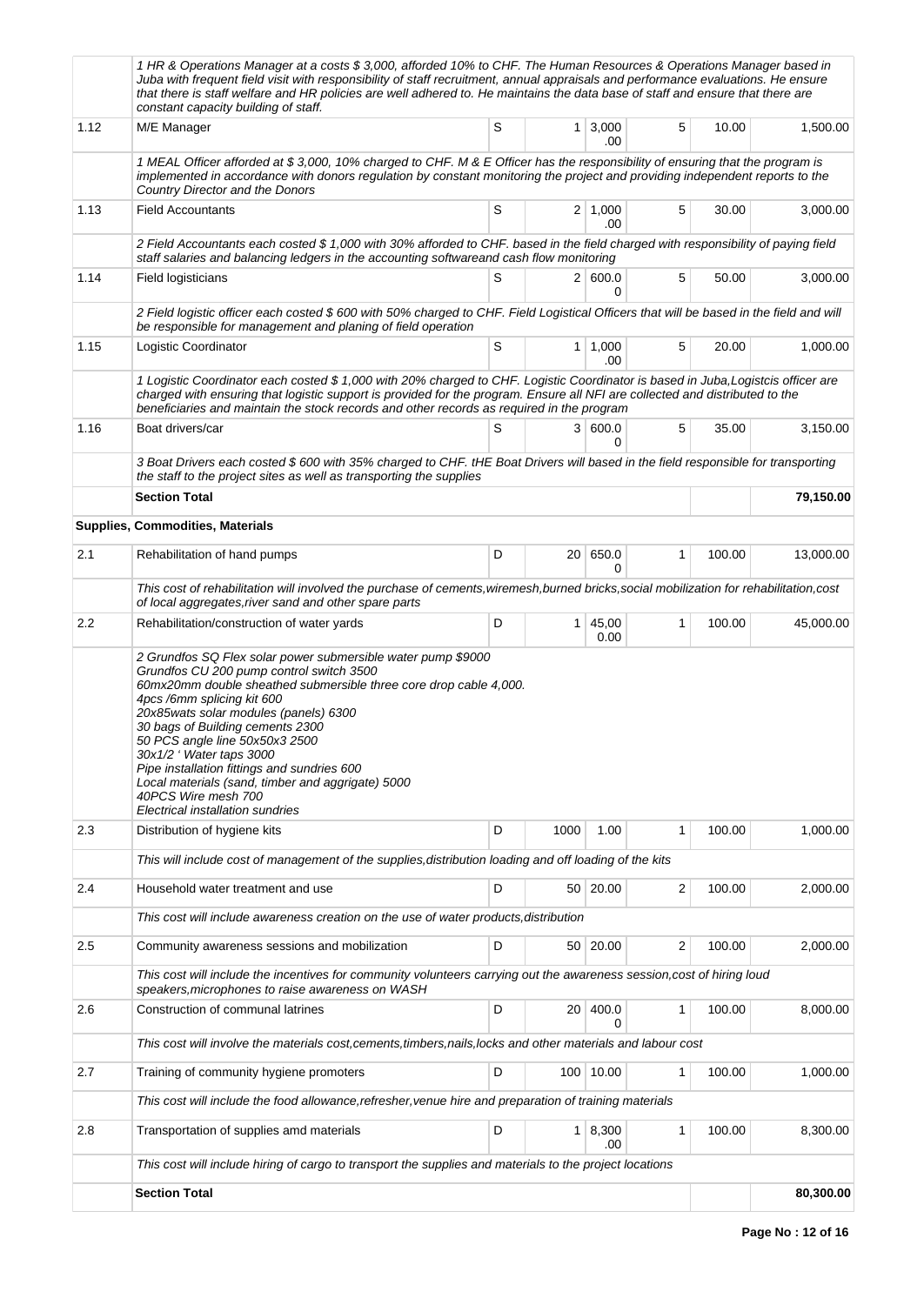| Travel            |                                                                                                                                                                         |   |                 |                                |   |        |            |
|-------------------|-------------------------------------------------------------------------------------------------------------------------------------------------------------------------|---|-----------------|--------------------------------|---|--------|------------|
| 5.1               | Flights-Juba fields                                                                                                                                                     | S | $\vert 4 \vert$ | 600.0<br>U                     | 5 | 20.00  | 2,400.00   |
|                   | This cost will include facilitating the staff traveling in out of the fields using the UNHAS account                                                                    |   |                 |                                |   |        |            |
| 5.2               | Local field travel                                                                                                                                                      | S | 4               | 100.0<br>0                     | 5 | 50.00  | 1,000.00   |
|                   | This local field will involve the movement of the staff with in the project side that such following up cost and monitoring of the<br>activities                        |   |                 |                                |   |        |            |
| 5.3               | Speed boat                                                                                                                                                              | D |                 | $2 \mid 300.0$<br><sup>0</sup> | 2 | 100.00 | 1,200.00   |
|                   | This amount will be spent to buy fuel for boat in to facilitate the movement of our staff since these areas are only accessible<br>through river boat due to the rivers |   |                 |                                |   |        |            |
| 5.4               | DSA and perdium                                                                                                                                                         | D |                 | 4 20.00                        | 5 | 100.00 | 400.00     |
|                   | This is the upkeep allowances for the staff involved in the implementation of the project that travel to the field for supervision                                      |   |                 |                                |   |        |            |
|                   | <b>Section Total</b>                                                                                                                                                    |   |                 |                                |   |        | 5,000.00   |
|                   | <b>General Operating and Other Direct Costs</b>                                                                                                                         |   |                 |                                |   |        |            |
| 7.1               | Internet                                                                                                                                                                | S | 3 <sup>1</sup>  | 900.0<br>$\Omega$              | 5 | 10.00  | 1,350.00   |
|                   | This amount is going be used to pay for the monthly office internet in the field and Juba                                                                               |   |                 |                                |   |        |            |
| 7.2               | Office Rent                                                                                                                                                             | S | 1 <sup>1</sup>  | 1,000<br>.00                   | 5 | 20.00  | 1,000.00   |
|                   | This is the amount that will be spend to pay the office rent in Juba.                                                                                                   |   |                 |                                |   |        |            |
| 7.3               | Stationery                                                                                                                                                              | S | 1 <sup>1</sup>  | 200.0<br>0                     | 2 | 100.00 | 400.00     |
|                   | This cost will include office supplies such as cartridges , pens , reams of papers and others                                                                           |   |                 |                                |   |        |            |
| 7.4               | Ligghting and heating                                                                                                                                                   | S |                 | $2$ 110.0<br>$\Omega$          | 5 | 90.00  | 990.00     |
|                   | This cost will involve the procure of fuel for running the generator for the office expenses                                                                            |   |                 |                                |   |        |            |
|                   | <b>Section Total</b>                                                                                                                                                    |   |                 |                                |   |        | 3,740.00   |
| <b>SubTotal</b>   |                                                                                                                                                                         |   | 1,288.00        |                                |   |        | 168,190.00 |
| Direct            |                                                                                                                                                                         |   |                 |                                |   |        | 143,900.00 |
| Support           |                                                                                                                                                                         |   |                 |                                |   |        | 24,290.00  |
| <b>PSC Cost</b>   |                                                                                                                                                                         |   |                 |                                |   |        |            |
|                   | PSC Cost Percent                                                                                                                                                        |   |                 |                                |   |        | 7.00       |
| PSC Amount        |                                                                                                                                                                         |   |                 |                                |   |        | 11,773.30  |
| <b>Total Cost</b> |                                                                                                                                                                         |   |                 |                                |   |        | 179,963.30 |
|                   | <b>Grand Total CHF Cost</b>                                                                                                                                             |   |                 |                                |   |        | 179,963.30 |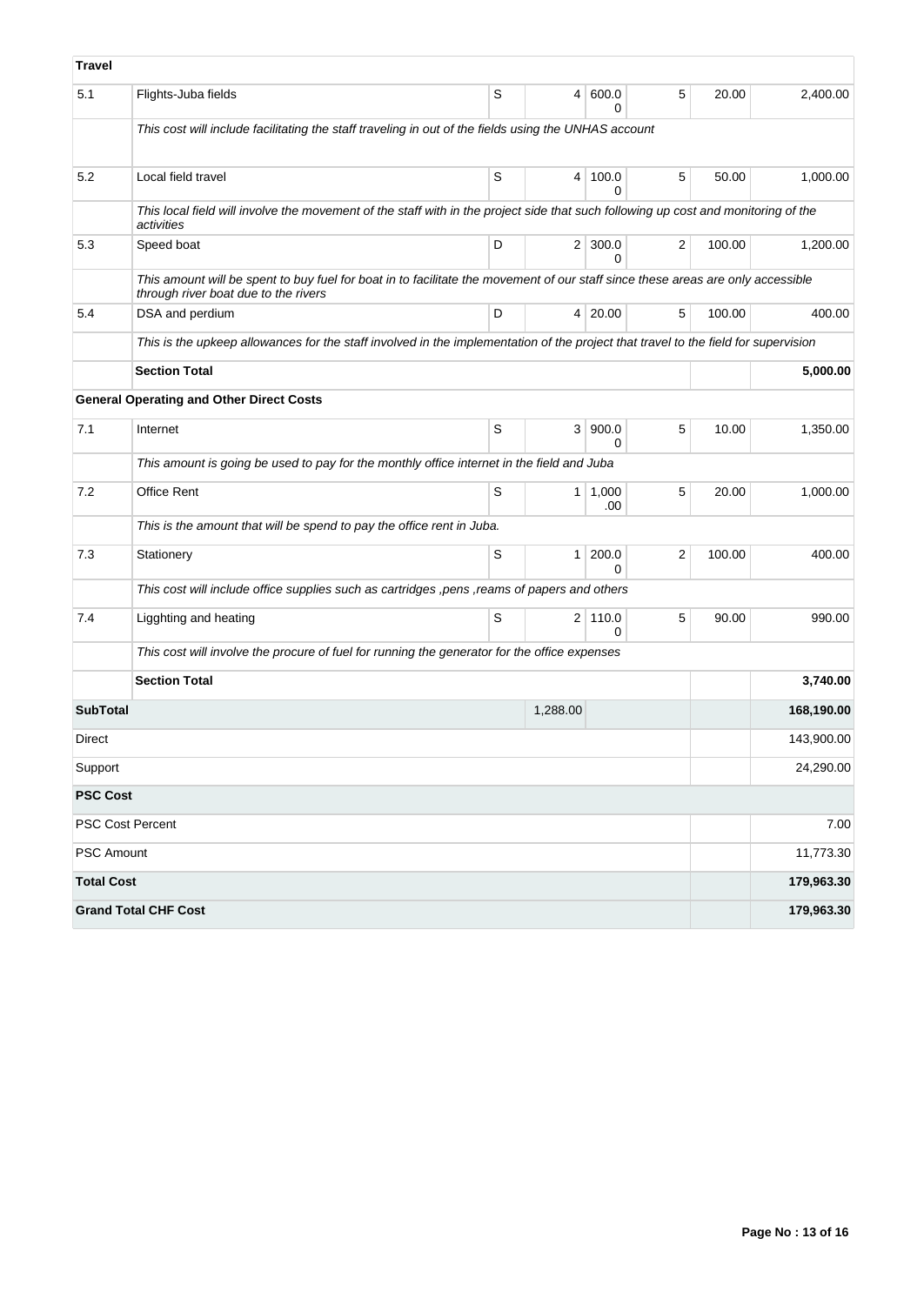# **Project Locations**

| <b>Location</b>  | <b>Estimated</b><br>percentage<br>of budget<br>for each<br><b>location</b> |            | <b>Estimated number of beneficiaries</b> | for each location |  | <b>Activity Name</b>                                                                                                                                                                                                                                                                                                                                                                                                                                                                                                                                                                                                                                                                                                                                                                                                                                                                                                                                                                                                                                                                                                                                                                                                                                                                                                                                                                                                                                                                                                                                                                                                                                                                                                                                                                                                                                                                                                                        |
|------------------|----------------------------------------------------------------------------|------------|------------------------------------------|-------------------|--|---------------------------------------------------------------------------------------------------------------------------------------------------------------------------------------------------------------------------------------------------------------------------------------------------------------------------------------------------------------------------------------------------------------------------------------------------------------------------------------------------------------------------------------------------------------------------------------------------------------------------------------------------------------------------------------------------------------------------------------------------------------------------------------------------------------------------------------------------------------------------------------------------------------------------------------------------------------------------------------------------------------------------------------------------------------------------------------------------------------------------------------------------------------------------------------------------------------------------------------------------------------------------------------------------------------------------------------------------------------------------------------------------------------------------------------------------------------------------------------------------------------------------------------------------------------------------------------------------------------------------------------------------------------------------------------------------------------------------------------------------------------------------------------------------------------------------------------------------------------------------------------------------------------------------------------------|
|                  |                                                                            | <b>Men</b> | Women   Boys   Girls   Total             |                   |  |                                                                                                                                                                                                                                                                                                                                                                                                                                                                                                                                                                                                                                                                                                                                                                                                                                                                                                                                                                                                                                                                                                                                                                                                                                                                                                                                                                                                                                                                                                                                                                                                                                                                                                                                                                                                                                                                                                                                             |
| Jonglei -> Akobo |                                                                            | 52 2,293   |                                          | 2,386 2,277 2,370 |  | 9,326 Activity 2.1.1 : Conduct point of use emergency<br>household water treatment. Nile Hope where<br>there is household level water treatment will<br>ensure it is accompanied by appropriate<br>promotion, training and monitoring of all affected<br>community<br>Activity 3.1.1 : Organize distribution of<br>hygiene/sanitary kits.(Akobo 1000, 500, Fangak<br>and Nasir 500 respectively. Nile Hope will<br>undertake a timely distribution of hygiene items<br>to meet the immediate needs of the affected<br>people<br>Activity 4.1.1 : Organize 50 hygiene awareness<br>sessions in all the three counties each county 13<br>sessions will be conducted. Nile Hope will use<br>interactive hygiene communication methods<br>where is feasible and also identify social, cultural<br>or religious factors that will positive influence and<br>motivate .Displaced and vulnerable population<br>has access to appropriate hygiene services<br>through mobilization and training of 100 hygiene<br>promoters [1 hygiene promoter per 500 per<br>person<br>Activity 5.1.1 : Organize three consecutive<br>training sessions for both men and women in the<br>three counties. The hygiene promoters will carry<br>out hygiene massages with in the project<br>timeframe with aim to reach 17100 people 200<br>per session weekly/ For cholera response, Nile<br>Hope will focus on the importance of<br>handwashing, use of latrines in the camp, getting<br>water from the provided chlorinated sources and<br>safe water storage. 13 hygiene promoters per<br>county<br>Activity 6.1.1 : Conduct construction of gender<br>appropriate communal latrines (Akobo 10, Nasir 5<br>and Fangak 5 respectively. Nile Hope will<br>implement in consultation with all the affected<br>groups appropriate excreta and carry out<br>concerted hygiene promotion campaigns on safe<br>use excreta disposal and use of sanitation<br>facilities |